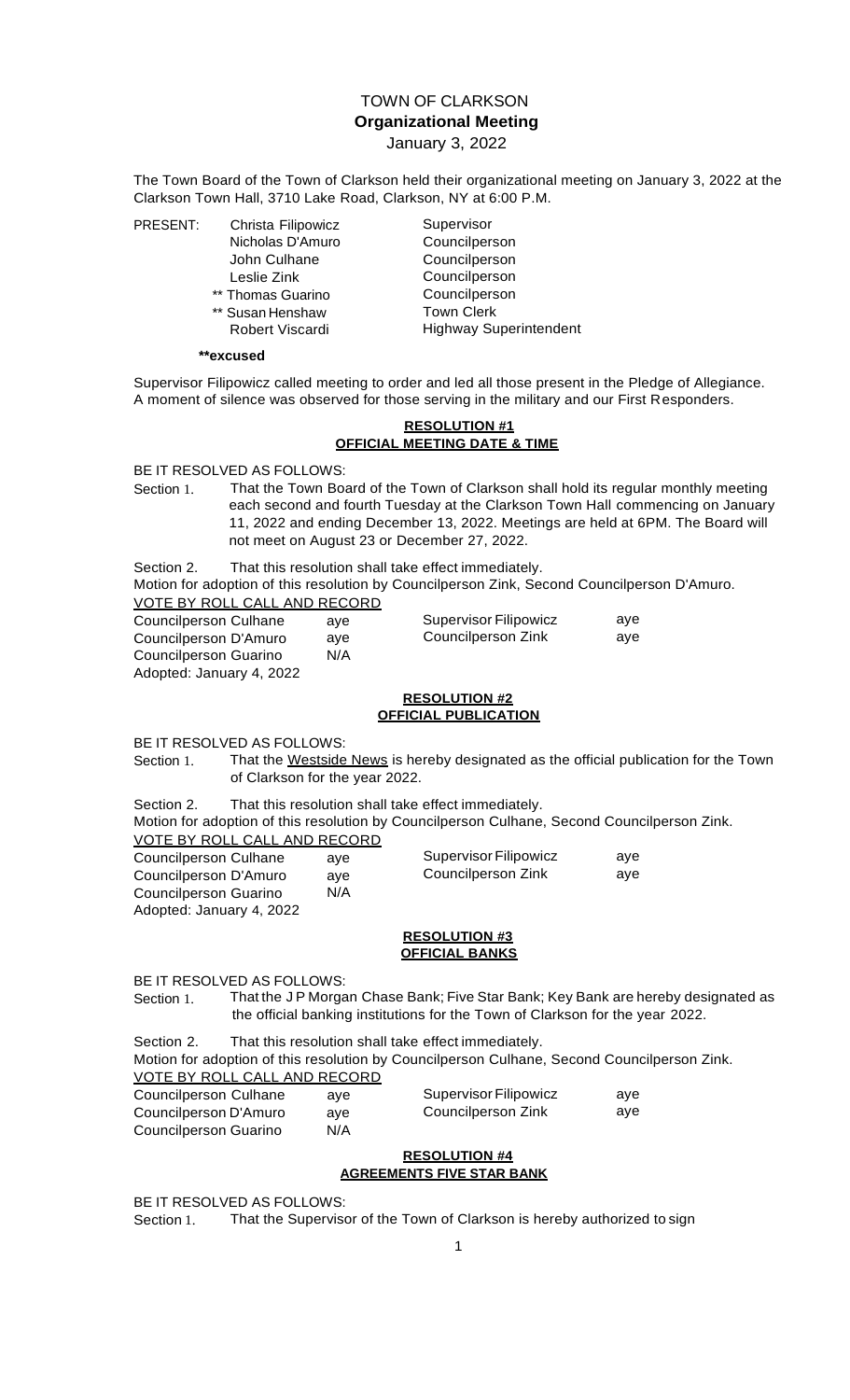agreements authorizing Five Star Bank to act as payroll depository and as acting bond-paying agent for the Town of Clarkson for the year 2022.

Section 2. That this resolution shall take effect immediately. Motion for adoption of this resolution by Councilperson Culhane, Second Councilperson Zink. VOTE BY ROLL CALL AND RECORD

| ave | Supervisor Filipowicz | ave |
|-----|-----------------------|-----|
| ave | Councilperson Zink    | ave |
| N/A |                       |     |
|     |                       |     |
|     |                       |     |

## **RESOLUTION #5 STIPENDS FOR SUPPORT BOARD STAFF**

BE IT RESOLVED AS FOLLOWS:

Section 1. The Town of Clarkson will pay members of Planning Board, Zoning Board of Appeals, and Conservation Board by annual stipend, paid bi-annually in June and December, per attached chart.

Section 2. That this resolution shall take effect immediately.

Motion for adoption of this resolution by Councilperson D'Amuro, Second Councilperson Zink.

| VOTE BY ROLL CALL AND RECORD |     |                              |     |
|------------------------------|-----|------------------------------|-----|
| Councilperson Culhane        | ave | <b>Supervisor Filipowicz</b> | ave |
| Councilperson D'Amuro        | ave | Councilperson Zink           | ave |
| Councilperson Guarino        | N/A |                              |     |
| Adopted: January 4, 2022     |     |                              |     |

## **RESOLUTION #6 SUPERVISOR'S ANNUAL REPORT**

WHEREAS, Town Law, Section 29, Subdivision 10, requires the Supervisor to prepare and file an annual financial report within ninety days of the expiration of each fiscal year.

WHEREAS, Section 29, Subdivision 10A provides for a determination by the Town Board that the Supervisor shall submit to the Town Clerk within ninety days of the close of a fiscal year a copy of the report to the State Comptroller as required by Section 30, General Municipal Law.

BE IT RESOLVED AS FOLLOWS:

Section 1. In lieu of the provisions on Subdivision 10 of Section 29 of the Town Law, that the Supervisor for the Town of Clarkson be and is hereby authorized to submit a copy of their report to the State Comptroller as required by Section 30 of the General Municipal Law to the Town Clerk whereby a Summary of such report shall be published within ten days of its submission.

Section 2. That this resolution shall take effect immediately.

Motion for adoption of this resolution by Councilperson Zink, Second Councilperson D'Amuro. VOTE BY ROLL CALL AND RECORD

| VOTE BT ROLL CALL AND RECORD |     |                              |     |
|------------------------------|-----|------------------------------|-----|
| Councilperson Culhane        | ave | <b>Supervisor Filipowicz</b> | ave |
| Councilperson D'Amuro        | ave | Councilperson Zink           | ave |
| Councilperson Guarino        | N/A |                              |     |
| Adopted: January 4, 2022     |     |                              |     |

## **RESOLUTION #7 APPOINTMENT ATTORNEY**

BE IT RESOLVED AS FOLLOWS:

Section 1. That Richard Olson of Hamlin, New York, be and is hereby appointed as Attorney for the Town of Clarkson, beginning January 1, 2022 and ending December 31, 2022. General \$190/hour, regular meetings \$160/hour..

## Section 2. That this resolution shall take effect immediately.

Motion for adoption of this resolution by Councilperson Zink, Second Councilperson Culhane. VOTE BY ROLL CALL AND RECORD

| Councilperson Culhane    | ave        | Supervisor Filipowicz | ave |
|--------------------------|------------|-----------------------|-----|
| Councilperson D'Amuro    | ave        | Councilperson Zink    | ave |
| Councilperson Guarino    | <u>N/A</u> |                       |     |
| Adopted: January 4, 2022 |            |                       |     |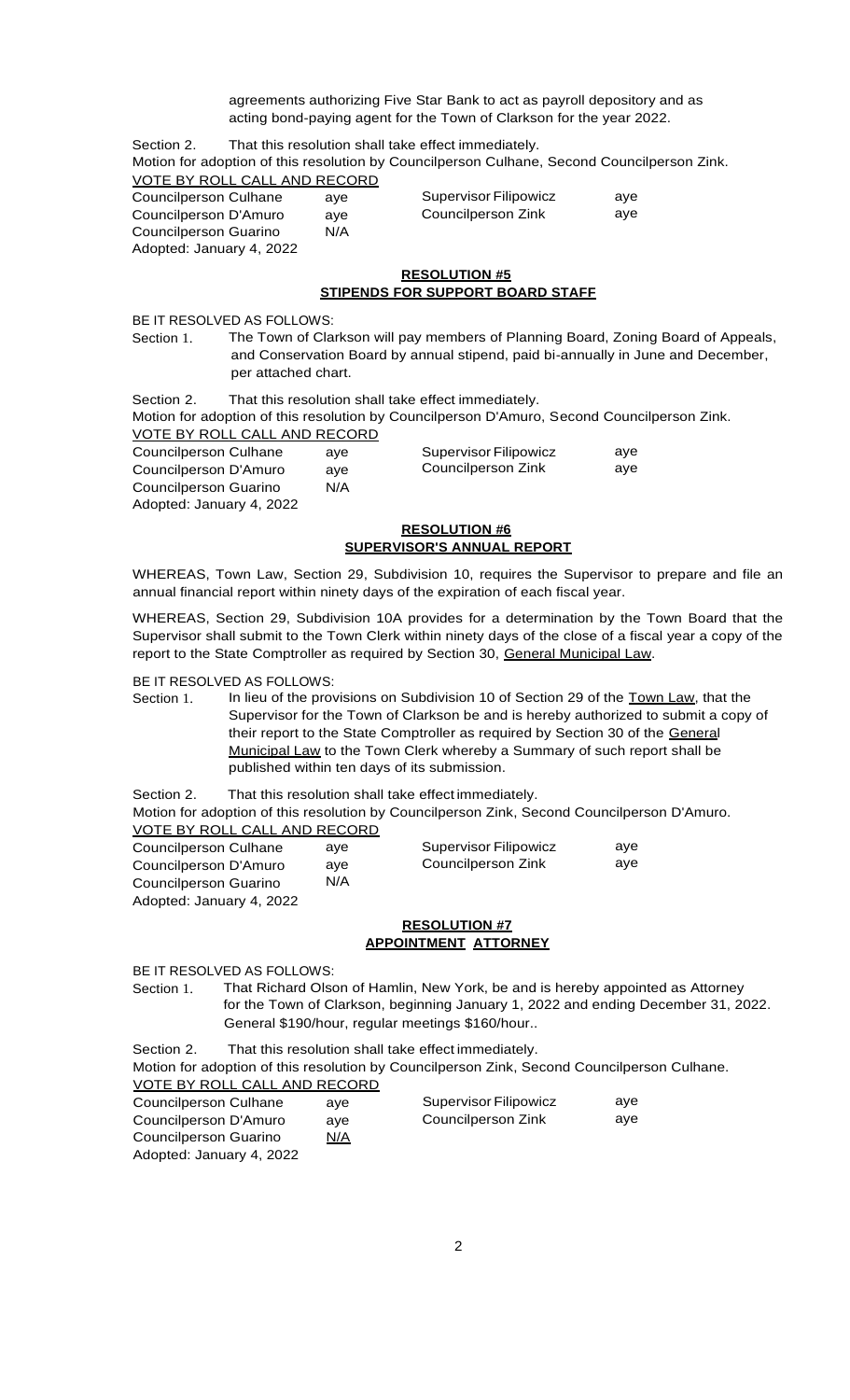## **RESOLUTION #8 APPOINTMENT DEPUTY ATTORNEY**

BE IT RESOLVED AS FOLLOWS:

Section 1. That Keith O'Toole of Rochester, New York, be and is hereby appointed as Deputy Attorney for the Town of Clarkson, beginning January 1, 2022 and ending December 31, 2022.

Section 2. That this resolution shall take effect immediately.

Motion for adoption of this resolution by Councilperson Culhane, Second Councilperson Zink VOTE BY ROLL CALL AND RECORD

| Councilperson Culhane    | ave | Supervisor Filipowicz | ave |
|--------------------------|-----|-----------------------|-----|
| Councilperson D'Amuro    | ave | Councilperson Zink    | ave |
| Councilperson Guarino    | N/A |                       |     |
| Adopted: January 4, 2022 |     |                       |     |

## **RESOLUTION #9 APPOINTMENT ENGINEER**

BE IT RESOLVED AS FOLLOWS:

Section 1. That MRS Group of Rochester, New York, be and are hereby appointed to the Office of Engineering for the Town of Clarkson, beginning January 1, 2022 and ending December 31, 2022.

Section 2. That this resolution shall take effect immediately.

Motion for adoption of this resolution by Councilperson D'Amuro, Second Councilperson Zink. VOTE BY ROLL CALL AND RECORD

| VOTE BY RULL CALL AND RECORD |     |                       |     |
|------------------------------|-----|-----------------------|-----|
| Councilperson Culhane        | ave | Supervisor Filipowicz | ave |
| Councilperson D'Amuro        | ave | Councilperson Zink    | ave |
| Councilperson Guarino        | N/A |                       |     |
| Adopted: January 4, 2022     |     |                       |     |

#### **RESOLUTION #10 APPOINTMENT-BUILDING INSPECTOR/ CODE ENFORCEMENT OFFICER/FIRE MARSHAL**

BE IT RESOLVED AS FOLLOWS:

Section 1. That Kevin Moore, 97 Cole Ave, Rochester, New York, be and is hereby appointed Building Inspector/Code Enforcement Officer/Fire Marshal, beginning January 1, 2022 and ending December 31, 2022.

Section 2. That this resolution shall take effect immediately.

Motion for adoption of this resolution by Councilperson Culhane, Second Councilperson D'Amuro. VOTE BY ROLL CALL AND RECORD

| Councilperson Culhane    | ave | Supervisor Filipowicz | ave |
|--------------------------|-----|-----------------------|-----|
| Councilperson D'Amuro    | ave | Councilperson Zink    | ave |
| Councilperson Guarino    | N/A |                       |     |
| Adopted: January 4, 2022 |     |                       |     |

#### **RESOLUTION #11 APPOINTMENT-DEPUTY BUILDING INSPECTOR/ DEPUTY CODE ENFORCEMENT OFFICER/ DEPUTY FIRE MARSHAL**

BE IT RESOLVED AS FOLLOWS:

Section 1. That Michael Farrell, 192 West Avenue, Town of Clarkson, New York, be and is hereby appointed Deputy Building Inspector/Deputy Code Enforcement Officer/ Deputy Fire Marshal.at no additional salary, beginning January 1, 2022 and ending December 31, 2022.

Section 2. That this resolution shalltake effect immediately.

Motion for adoption of this resolution by Councilperson D'Amuro, Second Councilperson Culhane. VOTE BY ROLL CALL AND RECORD

| Councilperson Culhane    | ave | <b>Supervisor Filipowicz</b> | ave |
|--------------------------|-----|------------------------------|-----|
| Councilperson D'Amuro    | ave | Councilperson Zink           | ave |
| Councilperson Guarino    | N/A |                              |     |
| Adopted: January 4, 2022 |     |                              |     |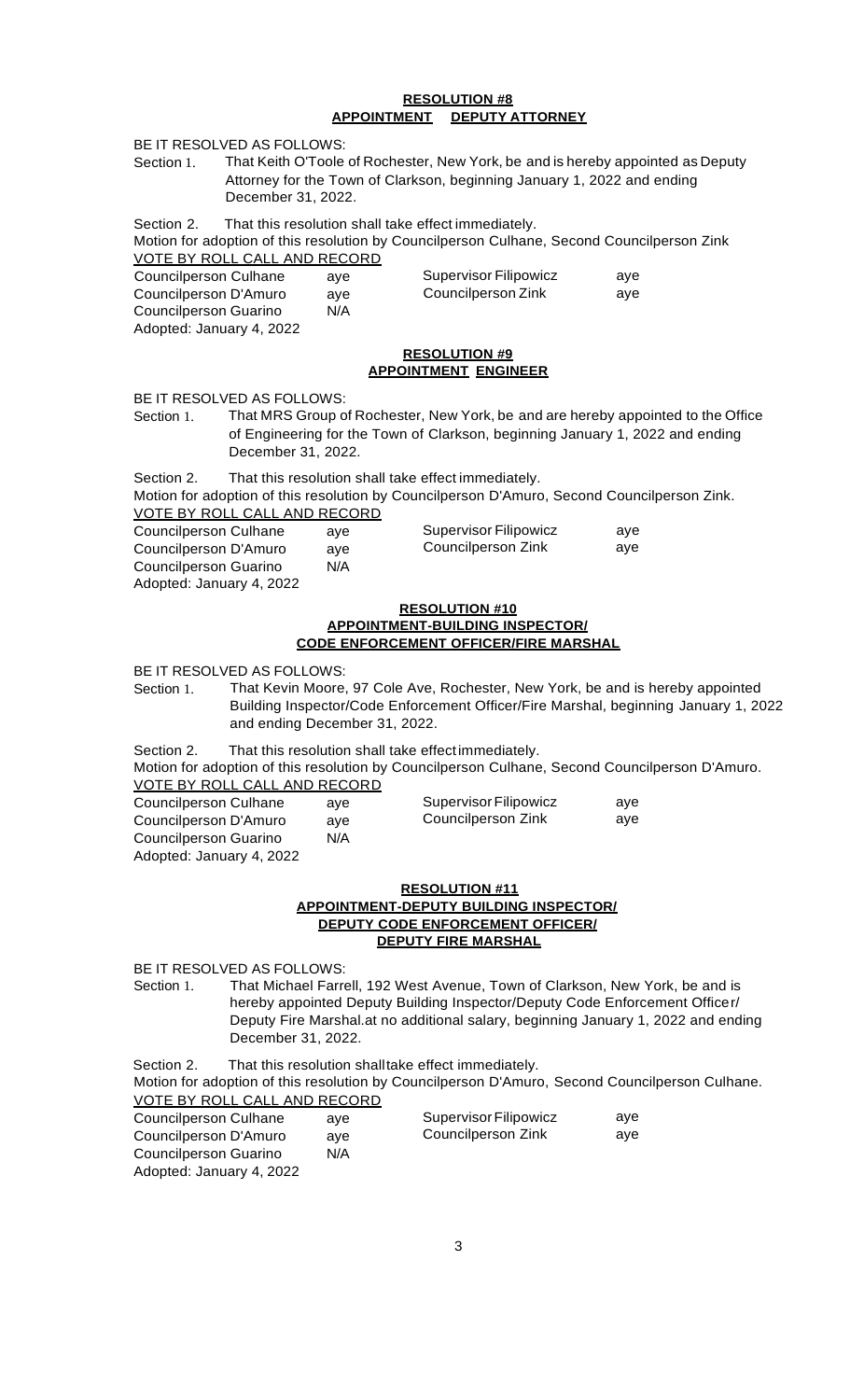#### **RESOLUTION #12 APPOINTMENT - ASSISTANT TO THE SUPERVISOR**

BE IT RESOLVED AS FOLLOWS:

Section 1. That Keylee Gilfilian, 42 Greenridge Crescent, Town of Hamlin, New York be and is hereby appointed as Assistant to the Supervisor, beginning January 1, 2022 and ending December 31, 2022.

Section 2. That this resolution shall take effect immediately.

Motion for adoption of this resolution by Councilperson D'Amuro, Second Councilperson Zink. VOTE BY ROLL CALL AND RECORD

# **RESOLUTION #13**

# **APPOINTMENT - BUILDING DEPARTMENT COORDINATOR**

BE IT RESOLVED AS FOLLOWS:

Section 1. That Anna Beardslee of 6448 Brockport Spencerport Road, Brockport, New York be and is hereby appointed as Building Department Coordinator, beginning January 1, 2022 and ending December 31, 2022.

Section 2. That this resolution shall take effect immediately.

Motion for adoption of this resolution by Councilperson Zink, Second Councilperson Culhane. VOTE BY ROLL CALL AND RECORD

Adopted: January 4, 2022

#### **RESOLUTION #14**

#### **APPOINTMENT - CLERK TO PLANNING BOARD. ZONING BOARD OF APPEALS AND CONSERVATION BOARD**

BE IT RESOLVED AS FOLLOWS:

Section 1. That Anna Beardslee of 6448 Brockport Spencerport Road, Brockport, New York be and is hereby appointed as Clerk to Planning Board, Zoning Board of Appeals and Conservation Board, beginning January 1, 2022 and ending December 31, 2022.

Section 2. That this resolution shall take effect immediately. Motion for adoption of this resolution by Councilperson D'Amuro, Second Councilperson Zink.

| VOTE BY ROLL CALL AND RECORD |     |                       |     |
|------------------------------|-----|-----------------------|-----|
| Councilperson Culhane        | ave | Supervisor Filipowicz | ave |
| Councilperson D'Amuro        | ave | Councilperson Zink    | ave |
| Councilperson Guarino        | N/A |                       |     |
| Adopted: January 4, 2022     |     |                       |     |

# **RESOLUTION #15 APPOINTMENT - CLERK TO JUSTICES**

BE IT RESOLVED AS FOLLOWS:

Section 1. That Corey Stepanek, 30 Cloverwood Drive, Brockport, New York, be and is hereby appointed as Clerk to assist the Town Justices, beginning January 1, 2022 and ending December 31, 2022.

Section 2. That this resolution shall take effect immediately.

Motion for adoption of this resolution by Councilperson Culhane, Second Councilperson D'Amuro. VOTE BY ROLL CALL AND RECORD

| Councilperson Culhane    | ave | Supervisor Filipowicz | ave |
|--------------------------|-----|-----------------------|-----|
| Councilperson D'Amuro    | ave | Councilperson Zink    | ave |
| Councilperson Guarino    | N/A |                       |     |
| Adopted: January 4, 2022 |     |                       |     |

## **RESOLUTION #16 APPOINTMENT - CLERK TO JUSTICES**

BE IT RESOLVED AS FOLLOWS:

Section 1. That Susan Weiss, 3987 Brick School House Road, Hamlin New York, be and is hereby appointed as Clerk to assist the Town Justices, beginning January 1, 2022 and ending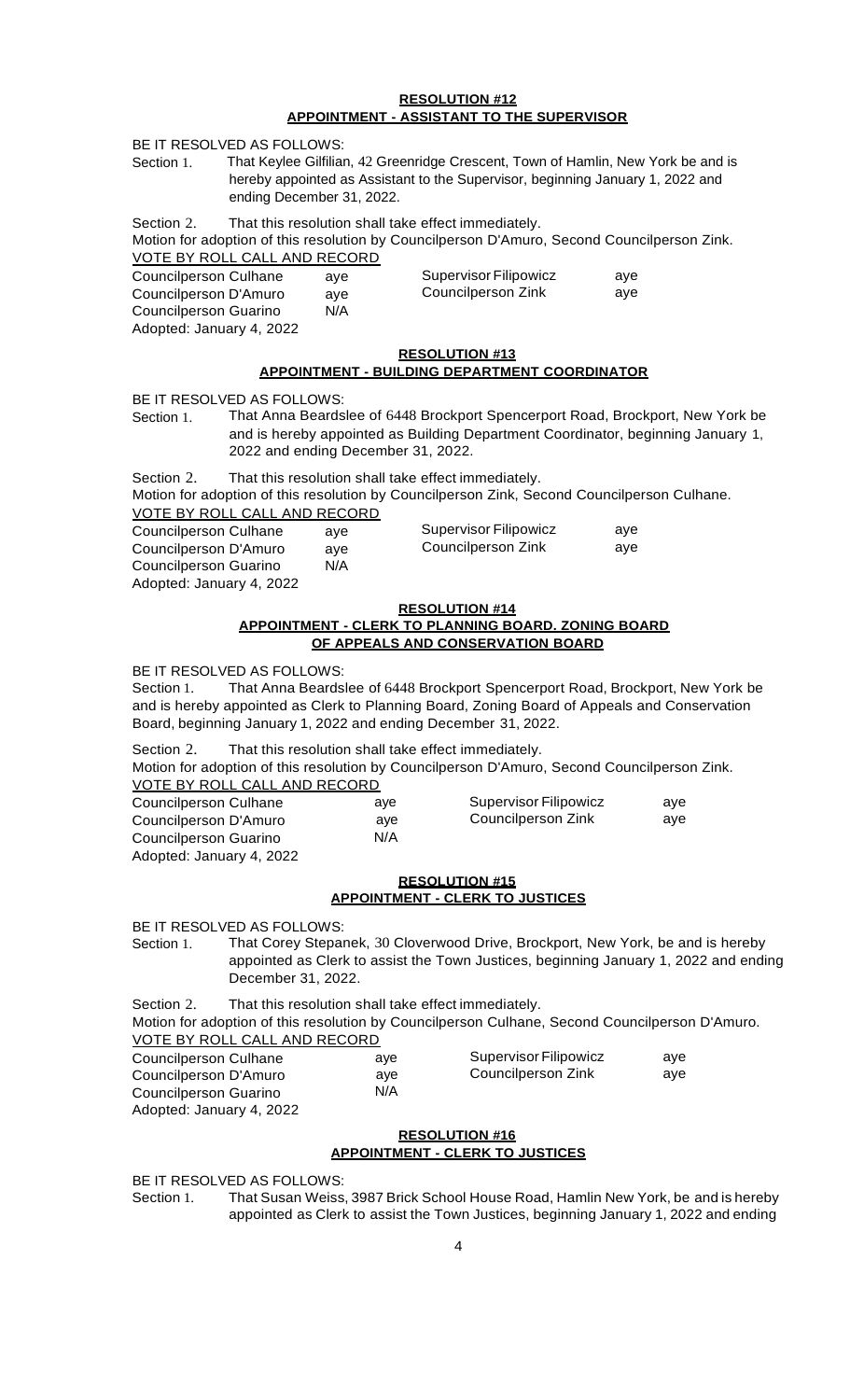#### December 31, 2022.

Section 2. That this resolution shall take effect immediately. Motion for adoption of this resolution by Councilperson Zink, Second Councilperson Culhane. VOTE BY ROLL CALL AND RECORD aye

| <b>Councilperson Culhane</b> | ave | <b>Supervisor Filipowicz</b> |
|------------------------------|-----|------------------------------|
| Councilperson D'Amuro        | ave | Councilperson Zink           |
| Councilperson Guarino        | N/A |                              |
| Adopted: January 4, 2022     |     |                              |

#### **RESOLUTION #17 APPOINTMENT - CLERK TO JUSTICES**

aye

aye aye

BE IT RESOLVED AS FOLLOWS:

Section 1. That Cody Steffen, 51 Holley Street, Brockport New York, be and is hereby appointed as Clerk to assist the Town Justices, beginning January 1, 2022 and ending December 31, 2022.

Section 2. That this resolution shall take effect immediately.

Motion for adoption of this resolution by Councilperson Culhane, Second Councilperson D'Amuro. VOTE BY ROLL CALL AND RECORD

| Councilperson Culhane    | ave | Supervisor Filipowicz | ave |
|--------------------------|-----|-----------------------|-----|
| Councilperson D'Amuro    | ave | Councilperson Zink    | ave |
| Councilperson Guarino    | N/A |                       |     |
| Adopted: January 4, 2022 |     |                       |     |

## **RESOLUTION #18 APPOINTMENT HISTORIAN**

BE IT RESOLVED AS FOLLOWS:

- Section 1. That Leanna Hale, 2724 Lake Road, Town of Hilton, New York, be and is hereby appointed to the office of Historian, beginning January 1, 2022 and ending December 31, 2022.
- Section 2. That this resolution shall take effect immediately.

Motion for adoption of this resolution by Councilperson D'Amuro, Second Councilperson Culhane. VOTE BY ROLL CALL AND RECORD

| Councilperson Culhane | ave | Supervisor Filipowicz |
|-----------------------|-----|-----------------------|
| Councilperson D'Amuro | ave | Councilperson Zink    |
| Councilperson Guarino | N/A |                       |

Councilperson Guarino Adopted: January 4, 2022

#### **RESOLUTION #19 APPOINTMENT COURT OFFICER**

BE IT RESOLVED AS FOLLOWS:

Section 1. That Stanley Sanger, 986 Clarkson Parma TL Rd, Village of Hilton, New York, be and is hereby appointed Court Officer, beginning January 1, 2022 and ending December 31, 2022.

| Section 2.            |                              | That this resolution shall take effect immediately. |                                                                                             |     |
|-----------------------|------------------------------|-----------------------------------------------------|---------------------------------------------------------------------------------------------|-----|
|                       |                              |                                                     | Motion for adoption of this resolution by Councilperson Zink, Second Councilperson D'Amuro. |     |
|                       | VOTE BY ROLL CALL AND RECORD |                                                     |                                                                                             |     |
| Councilperson Culhane |                              | ave                                                 | Supervisor Filipowicz                                                                       | ave |

| Councilperson Cuinane | ave | <b>SUPERVISOL FIIIPOWICZ</b> | avc |
|-----------------------|-----|------------------------------|-----|
| Councilperson D'Amuro | ave | Councilperson Zink           | ave |
| Councilperson Guarino | N/A |                              |     |

Co Adopted: January 4, 2022

## **RESOLUTION #20 APPOINTMENT - COURT OFFICER**

BE IT RESOLVED AS FOLLOWS:

Adopted: January 4, 2022

Section 1. That Micheal DeToy, Deer Track Lane, Hilton, New York, be and is hereby appointed Court Officer, beginning January 1, 2022 and ending December 31, 2022.

Section 2. That this resolution shall take effect immediately. Motion for adoption of this resolution by Councilperson Zink, Second Councilperson D'Amuro. VOTE BY ROLL CALL AND RECORD Councilperson Culhane Councilperson D'Amuro Councilperson Guarino aye aye N/A Supervisor Filipowicz Councilperson Zink aye aye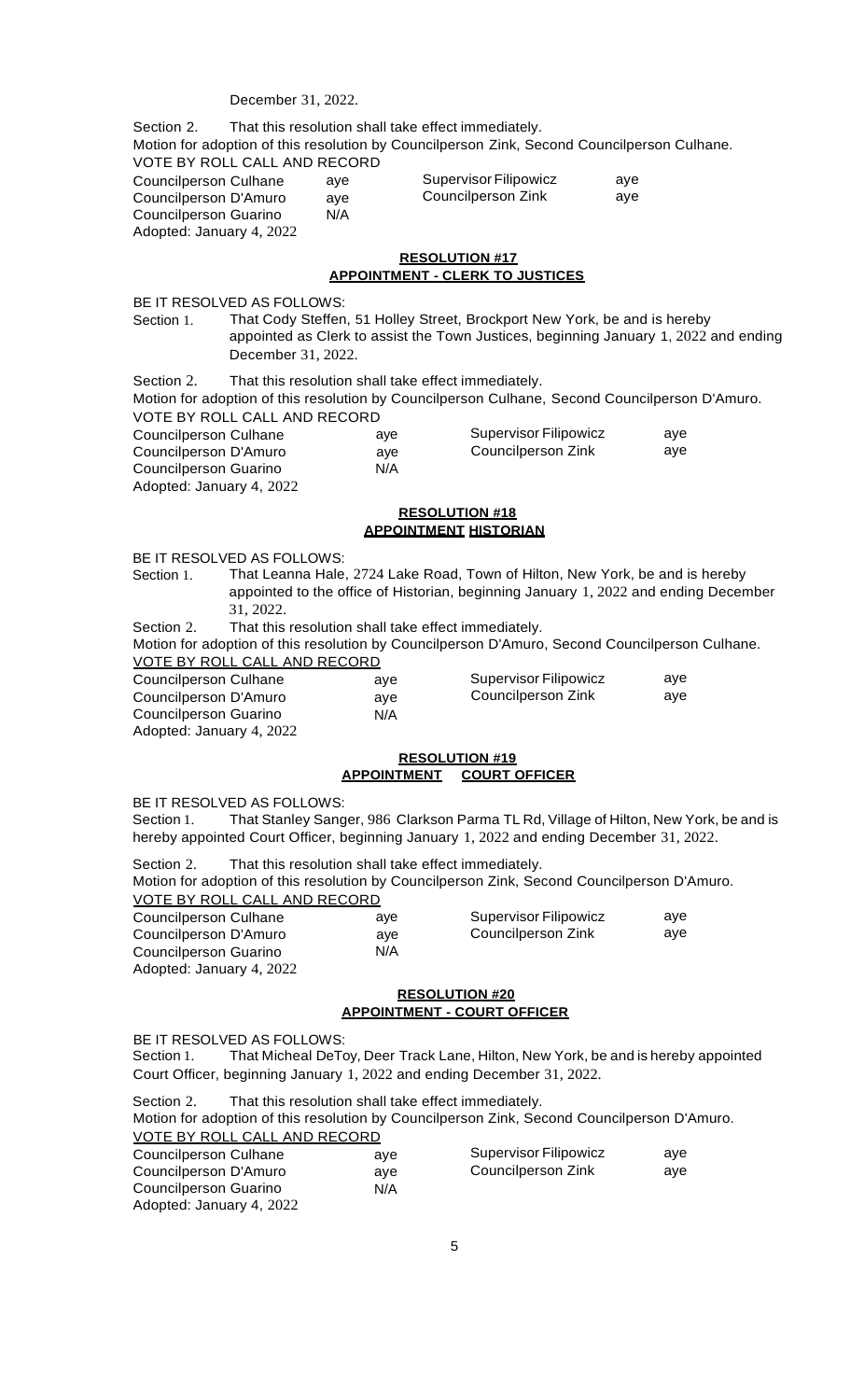#### **RESOLUTION #21 APPOINTMENT· DOG CONTROL OFFICER**

BE IT RESOLVED AS FOLLOWS:

- Section 1. That David W. Maynard, 3599 Brick Schoolhouse Road, Town of Hamlin, New York, be and is hereby appointed to the position of Dog Control Officer for the Town of Clarkson, beginning January 1, 2022 and ending December 31, 2022.
- Section 2. That this resolution shall take effect immediately.

Motion for adoption of this resolution by Councilperson Zink, Second Councilperson Culhane. VOTE BY ROLL CALL AND RECORD

| Councilperson Culhane    | ave | <b>Supervisor Filipowicz</b> | ave |
|--------------------------|-----|------------------------------|-----|
| Councilperson D'Amuro    | ave | Councilperson Zink           | ave |
| Councilperson Guarino    | N/A |                              |     |
| Adopted: January 4, 2022 |     |                              |     |

## **RESOLUTION #22**

## **APPOINTMENT - DEPUTY DOG CONTROL OFFICER**

BE IT RESOLVED AS FOLLOWS:

Section 1. That Caroline L. Thompson, 1383 Brookedge Drive, Town of Hamlin, New York, be and is hereby appointed to the position of Deputy Dog Control Officer for the Town of Clarkson, beginning January 1, 2022 and ending December 31, 2022.

Section 2. That this resolution shall take effect immediately. Motion for adoption of this resolution by Councilperson D'Amuro, Second Councilperson Zink. VOTE BY ROLL CALL AND RECORD

| <b>Councilperson Culhane</b> | ave | <b>Supervisor Filipowicz</b> | ave |
|------------------------------|-----|------------------------------|-----|
| Councilperson D'Amuro        | ave | Councilperson Zink           | ave |
| Councilperson Guarino        | N/A |                              |     |
|                              |     |                              |     |

#### Adopted: January 4, 2022

## **RESOLUTION #23 APPOINTMENT HIGHWAY CLERKII**

BE IT RESOLVED AS FOLLOWS:

Section 1. That Ursula Liotta, 61 Hideaway Lane, Town of Clarkson, New York, be and is hereby appointed as Highway Clerk II, beginning January 1, 2022 and ending December 31, 2022.

Section 2. That this resolution shall take effect immediately.

Motion for adoption of this resolution by Councilperson Zink, Second Councilperson D'Amuro. VOTE BY ROLL CALL AND RECORD

| Councilperson Culhane    | ave | Supervisor Filipowicz | ave |
|--------------------------|-----|-----------------------|-----|
| Councilperson D'Amuro    | ave | Councilperson Zink    | ave |
| Councilperson Guarino    | N/A |                       |     |
| Adopted: January 4, 2022 |     |                       |     |

## **RESOLUTION #24 APPOINTMENT - SAFETY COORDINATOR**

BE IT RESOLVED AS FOLLOWS:

Section 1. That Ursula Liotta, 61 Hideaway Lane, Town of Clarkson, New York, be and is hereby appointed as Safety Coordinator at no additional salary, beginning January 1, 2022 and ending December 31, 2022.

Section 2. That this resolution shall take effect immediately.

Motion for adoption of this resolution by Councilperson Zink, Second Councilperson D'Amuro. VOTE BY ROLL CALL AND RECORD

| Councilperson Culhane    | ave | Supervisor Filipowicz | ave |
|--------------------------|-----|-----------------------|-----|
| Councilperson D'Amuro    | ave | Councilperson Zink    | ave |
| Councilperson Guarino    | N/A |                       |     |
| Adopted: January 4, 2022 |     |                       |     |

## **RESOLUTION #25 APPOINTMENT· PLANNING BOARD CHAIRPERSON**

BE IT RESOLVED AS FOLLOWS:

Section 1. That John Jackson, 113 Delaina Rose Circle, Town of Clarkson, New York, be and is hereby appointed as Chairperson of the Planning Board for the year 2022.

Section 2. That this resolution shall take effect immediately.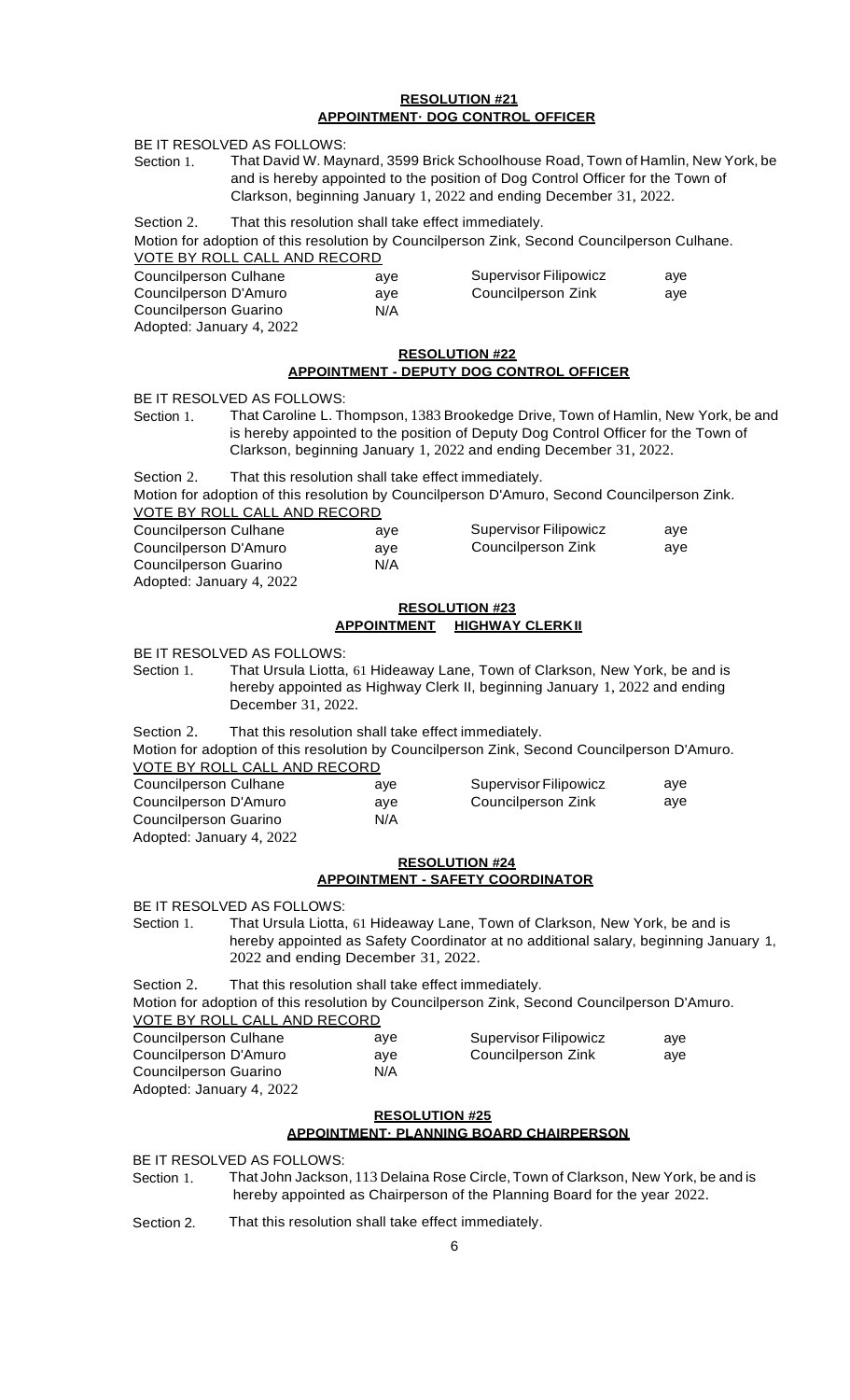Motion for adoption of this resolution by Councilperson Culhane, Second Councilperson D'Amuro. VOTE BY ROLL CALL AND RECORD

| Councilperson Culhane    | ave | Supervisor Filipowicz | ave |
|--------------------------|-----|-----------------------|-----|
| Councilperson D'Amuro    | ave | Councilperson Zink    | ave |
| Councilperson Guarino    | N/A |                       |     |
| Adopted: January 4, 2022 |     |                       |     |

#### **RESOLUTION #26 APPOINTMENT - ZONING BOARD CHAIRPERSON**

BE IT RESOLVED AS FOLLOWS:

Section 1. That Conrad Ziarniak, 65 St. Katherine Way, Town of Clarkson, New York, be and is hereby appointed as Chairperson of the Zoning Board for the year 2022

Section 2. That this resolution shall take effect immediately. Motion for adoption of this resolution by Councilperson Zink, Second Councilperson D'Amuro. VOTE BY ROLL CALL AND RECORD

| Councilperson Culhane    | ave | Supervisor Filipowicz | ave |
|--------------------------|-----|-----------------------|-----|
| Councilperson D'Amuro    | ave | Councilperson Zink    | ave |
| Councilperson Guarino    | N/A |                       |     |
| Adopted: January 4, 2022 |     |                       |     |

# **RESOLUTION #27 APPOINTMENT CONSERVATION BOARD CHAIRPERSON**

BE IT RESOLVED AS FOLLOWS:

Section 1. That Curt Hamlin, 992 West Ave, Town of Clarkson New York, be and is hereby appointed as Chairperson of the Conservation Board for the year 2022.

Section 2. That this resolution shall take effect immediately. Motion for adoption of this resolution by Councilperson Culhane, Second Councilperson Zink. VOTE BY ROLL CALL AND RECORD

| Councilperson Culhane    | ave | <b>Supervisor Filipowicz</b> | ave |
|--------------------------|-----|------------------------------|-----|
| Councilperson D'Amuro    | ave | Councilperson Zink           | ave |
| Councilperson Guarino    | N/A |                              |     |
| Adopted: January 4, 2022 |     |                              |     |

#### **RESOLUTION #28 APPOINTMENT - ZONING BOARD MEMBER**

BE IT RESOLVED AS FOLLOWS:

Section 1. That Joanne Scheid, 171 Gilmore Road, Town of Clarkson, New York, be and is hereby appointed as member of the Zoning Board, beginning January 1, 2022 and ending December 31, 2024.

Section 2. That this resolution shall take effect immediately.

Motion for adoption of this resolution by Councilperson D'Amuro, Second Councilperson Zink. VOTE BY ROLL CALL AND RECORD

| Councilperson Culhane    |     | Supervisor Filipowicz | ave |
|--------------------------|-----|-----------------------|-----|
|                          | ave |                       |     |
| Councilperson D'Amuro    | ave | Councilperson Zink    | ave |
| Councilperson Guarino    | N/A |                       |     |
| Adopted: January 4, 2022 |     |                       |     |

## **RESOLUTION #29 APPOINTMENT - PLANNING BOARD MEMBER**

BE IT RESOLVED AS FOLLOWS:

Section 1. That Patrick Didas, 3444 Lake Road, Town of Clarkson, New York, be and is hereby appointed as member of the Planning Board, beginning January 1, 2022 and ending December 31, 2022.

Section 2. That this resolution shall take effect immediately. Motion for adoption of this resolution by Councilperson Zink, Seconded by Councilperson D'Amuro. VOTE BY ROLL CALL AND RECORD Councilperson Culhane  $\sim$ Supervisor Filipowicz aye

| <b>COUNTER SULL CUILIBRITY</b> | ave | <b>OUPGIVIOUT I IIIPUWICZ</b> | αγ <del>σ</del> |
|--------------------------------|-----|-------------------------------|-----------------|
| Councilperson D'Amuro          | ave | Councilperson Zink            | ave             |
| Councilperson Guarino          | N/A |                               |                 |
| Adopted: January 4, 2022       |     |                               |                 |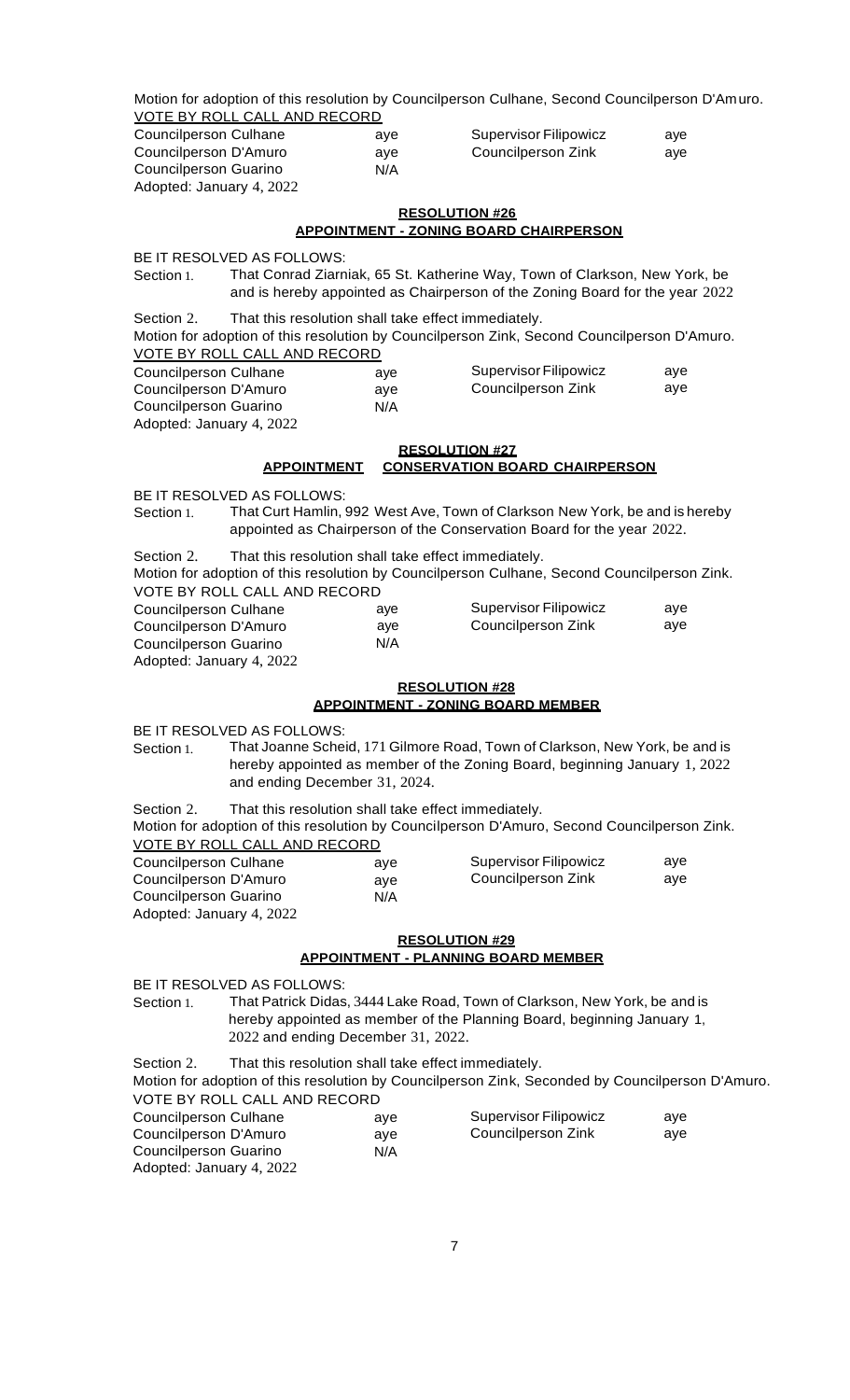#### **RESOLUTION #30 APPOINTMENT PLANNING BOARD MEMBER**

| Section 1.                                                                                                 | BE IT RESOLVED AS FOLLOWS:<br>2022 and ending December 31, 2024.                           |                                                   | That David Virgilio, 17 Lynnwood Drive, Town of Clarkson, New York, be and is<br>hereby appointed as member of the Planning Board, beginning January 1,                   |            |
|------------------------------------------------------------------------------------------------------------|--------------------------------------------------------------------------------------------|---------------------------------------------------|---------------------------------------------------------------------------------------------------------------------------------------------------------------------------|------------|
| Section 2.<br><b>Councilperson Culhane</b><br>Councilperson D'Amuro<br>Councilperson Guarino               | That this resolution shall take effect immediately.<br>VOTE BY ROLL CALL AND RECORD        | aye<br>aye<br>aye                                 | Motion for adoption of this resolution by Councilperson D'Amuro, Second Councilperson Culhane.<br><b>Supervisor Filipowicz</b><br>Councilperson Zink                      | aye<br>aye |
| Adopted: January 4, 2022                                                                                   |                                                                                            |                                                   |                                                                                                                                                                           |            |
|                                                                                                            | <b>APPOINTMENT</b>                                                                         | <b>RESOLUTION #31</b>                             | <b>BOARD OF ASSESSMENT REVIEW</b>                                                                                                                                         |            |
| Section 1.                                                                                                 | BE IT RESOLVED AS FOLLOWS:<br>January 1, 2022 and ending December 31, 2026.                |                                                   | That Deborah Fasciano, 1099 Lawrence Road, Hilton, New York, be and is<br>hereby appointed as member of the Board of Assessment Review, beginning                         |            |
| Section 2.                                                                                                 | That this resolution shall take effect immediately.<br>VOTE BY ROLL CALL AND RECORD        |                                                   | Motion for adoption of this resolution by Councilperson Zink, Second Councilperson Culhane.                                                                               |            |
| <b>Councilperson Culhane</b><br>Councilperson D'Amuro<br>Councilperson Guarino<br>Adopted: January 4, 2022 |                                                                                            | aye<br>aye<br>N/A                                 | <b>Supervisor Filipowicz</b><br>Councilperson Zink                                                                                                                        | aye<br>aye |
|                                                                                                            |                                                                                            | <b>RESOLUTION #32</b>                             | <b>APPOINTMENT - MARRIAGE OFFICER</b>                                                                                                                                     |            |
| Section 1.                                                                                                 | BE IT RESOLVED AS FOLLOWS:<br>January 1, 2022 and ending December 31, 2022.                |                                                   | That, Susan Henshaw, 221 Darla Dr, Town of Clarkson, New York, be and is hereby<br>appointed Marriage Officer for the Town of Clarkson at no additional salary, beginning |            |
| Section 2.                                                                                                 | That this resolution shall take effect immediately.<br><u>VOTE BY ROLL CALL AND RECORD</u> |                                                   | Motion for adoption of this resolution by Councilperson Zink, Second Councilperson D'Amuro.                                                                               |            |
| Councilperson Culhane<br>Councilperson D'Amuro<br>Councilperson Guarino<br>Adopted: January 4, 2022        |                                                                                            | aye<br>aye<br>N/A                                 | <b>Supervisor Filipowicz</b><br>Councilperson Zink                                                                                                                        | aye<br>aye |
|                                                                                                            |                                                                                            | <b>RESOLUTION #33</b><br><b>MILEAGE ALLOWANCE</b> |                                                                                                                                                                           |            |
| Section 1.                                                                                                 | BE IT RESOLVED AS FOLLOWS:<br>Federal IRS maximum for the year 2022.                       |                                                   | That the mileage allowance, \$.58.5 per mile, for Town business-related travel is per                                                                                     |            |
| Section 2.                                                                                                 | That this resolution shall take effect immediately.<br><u>VOTE BY ROLL CALL AND RECORD</u> |                                                   | Motion for adoption of this resolution by Councilperson Zink, Second Councilperson Culhane.                                                                               |            |
| Councilperson Culhane<br>Councilperson D'Amuro<br>Councilperson Guarino<br>Adopted: January 4, 2022        |                                                                                            | aye<br>aye<br>N/A                                 | <b>Supervisor Filipowicz</b><br>Councilperson Zink                                                                                                                        | aye<br>aye |
|                                                                                                            |                                                                                            | <b>RESOLUTION #34</b>                             | <b>APPOINTMENT - DEPUTY SUPERVISOR</b>                                                                                                                                    |            |
|                                                                                                            | BE IT RESOLVED AS FOLLOWS:                                                                 |                                                   | Section 1 That, Leslie Zink, 101 Pesh Home Trail, Brockport, New York, be and is                                                                                          |            |

Section 1. That, Leslie Zink, 101 Pesh Home Trail, Brockport, New York, be and is hereby appointed Deputy Supervisor at no additional salary, beginning January 1, 2022 and ending December 31, 2022.

Section 2. That this resolution shall take effect immediately.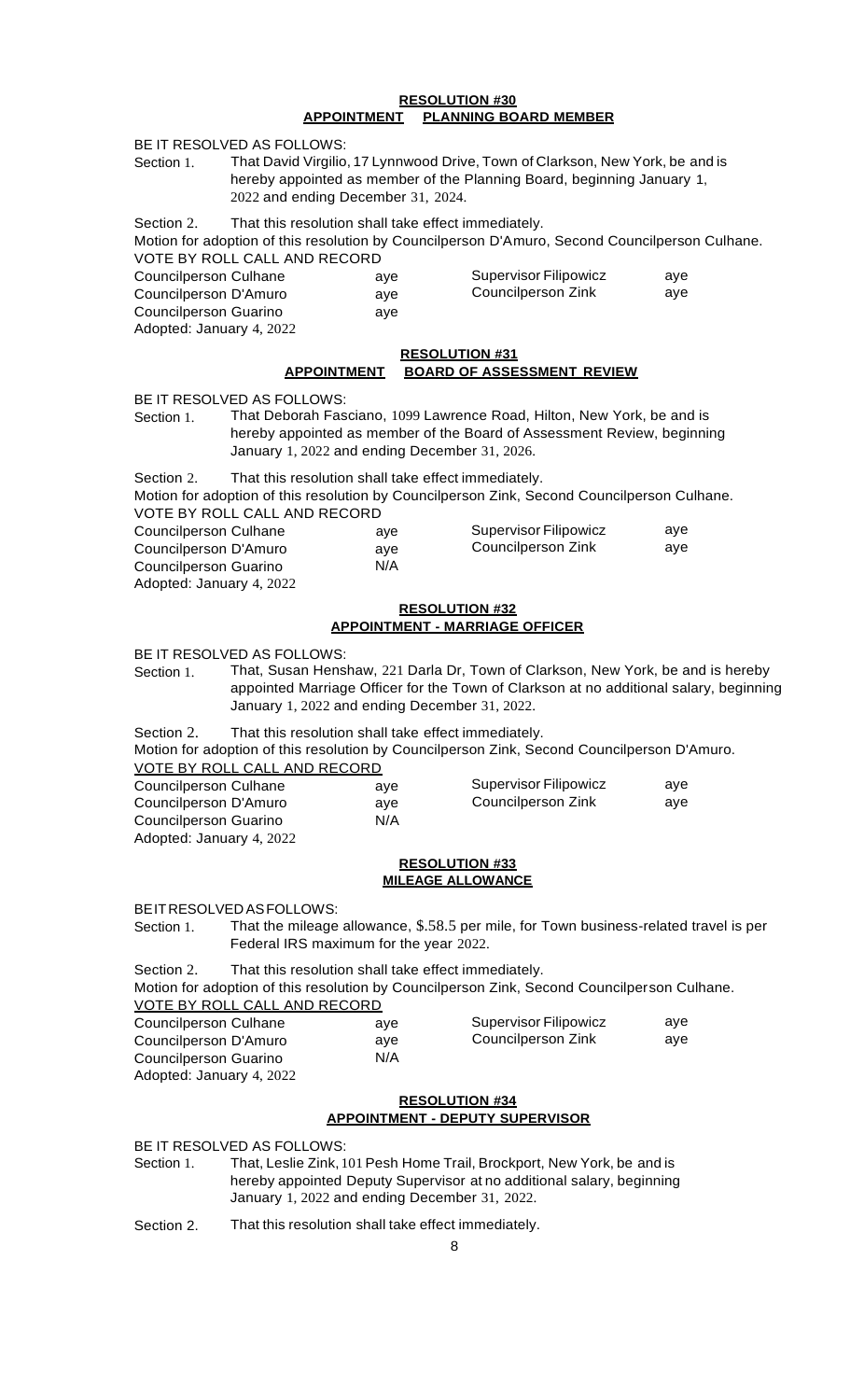Motion for adoption of this resolution by Councilperson D'Amuro, Second Councilperson Culhane. VOTE BY ROLL CALL AND RECORD

| Councilperson Culhane    | ave | Supervisor Filipowicz | ave |
|--------------------------|-----|-----------------------|-----|
| Councilperson D'Amuro    | ave | Councilperson Zink    | ave |
| Councilperson Guarino    | N/A |                       |     |
| Adopted: January 4, 2022 |     |                       |     |

# **RESOLUTION #35**

## **APPROVING TEMPORARY ASSIGNMENT OF JUDGES FOR 2022**

WHEREAS, Section 12b of the Judiciary Law requires the approval of local legislative bodies for the temporary assignment of local judges.

NOW, THEREFORE, BE IT RESOLVED:

Sec. 1. That the Town Board of the Town of Clarkson does hereby consent to the temporary assignment of the Town of Clarkson Justice(s) to preside in other Town Courts in the Seventh Judicial District if the need arises during the year 2022 and also approves the temporary assignment of judges from other Town Courts in the Seventh Judicial District to its Court as need arises during the year 2022.

Sec. 2. That this resolution shall take effect immediately.

Motion for adoption of this resolution by Councilperson Zink, Second Councilperson D'Amuro. VOTE BY ROLL CALL AND RECORD

| Councilperson Culhane | ave | <b>Supervisor Filipowicz</b> | ave |
|-----------------------|-----|------------------------------|-----|
| Councilperson D'Amuro | ave | Councilperson Zink           | ave |
| Councilperson Guarino | N/A |                              |     |
|                       |     |                              |     |

Adopted: January 4, 2022

#### **RESOLUTION #36**

#### **ESTABLISHING NUMBER OF HOURS THAT CONSTITUTE A STANDARD WORKDAY FOR RETIREMENT PURPOSES**

WHEREAS, The Town Board is required to establish the number of hours that constitute a standard workday for retirement purposes.

NOW, THEREFORE, BE IT RESOLVED:

| Sec. 1. |                                                                                                               | That a seven-hour workday be established as a standard workday for retirement<br>purposes for the following positions: |  |  |
|---------|---------------------------------------------------------------------------------------------------------------|------------------------------------------------------------------------------------------------------------------------|--|--|
|         | Supervisor                                                                                                    | <b>Court Clerk</b>                                                                                                     |  |  |
|         | Councilpersons                                                                                                | Highway Clerk II                                                                                                       |  |  |
|         | <b>Town Justices</b>                                                                                          | Assistant to the Supervisor                                                                                            |  |  |
|         | Assessor                                                                                                      | <b>Town Clerk</b>                                                                                                      |  |  |
| Sec. 2. | na canang ng taong tanggalang nanang mangalang nanang manang manang manang manang manang manang manang manang | That an eight-hour workday be established as the standard workday for retirement                                       |  |  |

purposes for the following positions: Superintendent of Highways Working Foreman Foreman Mechanic Heavy Motor Equip. Operator Motor Equipment Operator Building Dept Coordinator Secretary to Planning Board Laborer (Highway) (Buildings & Grounds) Laborer PT (Highway) (Buildings & Grounds) Building Inspector

Sec. 3. That this resolution shall take effect immediately. Motion for adoption of this resolution by Councilperson D'Amuro, Second Councilperson Culhane. VOTE BY ROLL CALL AND RECORD

| VOIL DI ROLL ORLLANTD REOORD |     |                       |     |
|------------------------------|-----|-----------------------|-----|
| Councilperson Culhane        | ave | Supervisor Filipowicz | ave |
| Councilperson D'Amuro        | ave | Councilperson Zink    | ave |
| Councilperson Guarino        | N/A |                       |     |
|                              |     |                       |     |

Adopted: January 4, 2022

# **RESOLUTION #37**

## **HEALTH SAVINGS ACCOUNT CONTRIBUTION**

BE IT RESOLVED AS FOLLOWS:

- Section 1. That the Town of Clarkson will contribute the sum of \$1,400 to each eligible active employee enrolled in the high deductible health plan. Contribution is over 26 pay periods.
- Section 2. That this resolution shall take effect January 1, 2022.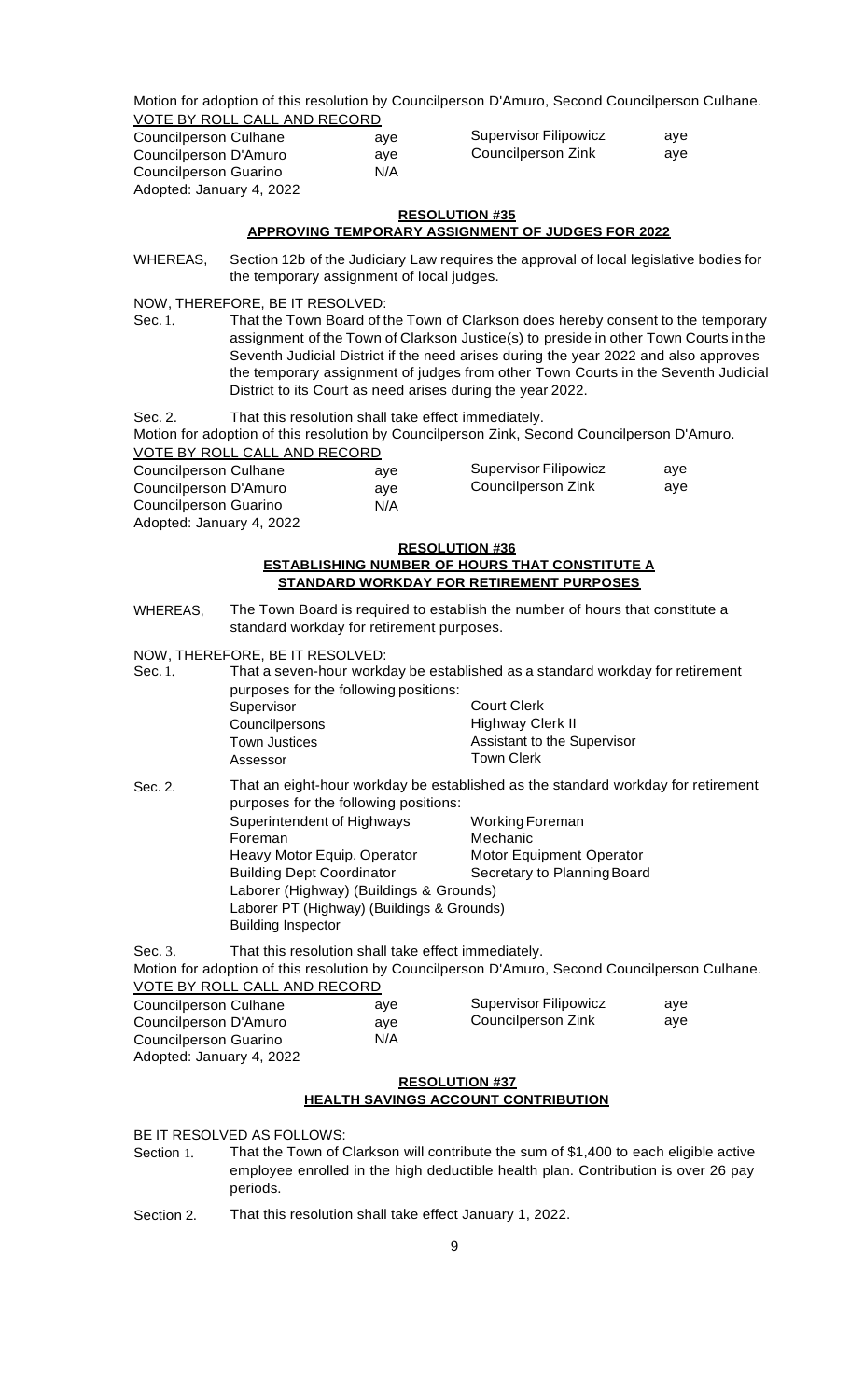Motion for adoption of this resolution by Councilperson Zink, Second Councilperson Culhane. VOTE BY ROLL CALL AND RECORD

| Councilperson Culhane    | ave | Supervisor Filipowicz | ave |
|--------------------------|-----|-----------------------|-----|
| Councilperson D'Amuro    | ave | Councilperson Zink    | ave |
| Councilperson Guarino    | N/A |                       |     |
| Adopted: January 4, 2022 |     |                       |     |

## **RESOLUTION #38 CASH RECEIPT POLICY**

## BEITRESOLVED ASFOLLOWS:

Section 1.

- 1. Cash collections shall be made only by the Town Clerk's Office or the Supervisor's Office (an exception is made for Highway Department collections atjunk drop-off events)
- 2. Checks shall be restrictively endorsed as soon as received.
- 3. Personal or payroll checks cannot be cashed from money in cash drawer.
- 4. Checks must be for exact amount due; no "cash back" will be permitted.
- 5. A duplicate receipt (or other acceptable evidence for auditing) will be given for any cash, checks, or money orders received. One copy shall be provided to the customer, the other shall be retained for audit purposes.
- 6. Office copies of receipts shall be periodically reviewed by supervisory personnel and any missing forms shall be investigated.
- 7. Undeposited cash and prepared deposits shall be secured in the safe located in the office of the Town Clerk until they are deposited in the bank.
- 8. Deposits shall be made timely, no later than 72 hours after receipt.
- 9. Detailed deposit slips shall be prepared and maintained.
- 10. All deposit slips and bank statements will be retained by the Supervisor as the final custodian.
- 11. An NSF charge of \$40 will be assessed for checks returned for non-sufficientfunds. Notification of the NSF check charge should be included on all billings and posted in public view.
- 12. Receipts shall be recorded in the accounting system in a timely manner.
- 13. Daily cash collection records shall be reconciled to the amount of cash on hand at the end of each business day.
- 14. Employees responsible for collecting cash and preparing bank deposits shall not record cash transactions in the accounting records without oversight by supervisory personnel.

## Section 2. That this resolution shall take effect immediately.

Motion for adoption of this resolution by Councilperson D'Amuro, Second Councilperson Culhane. VOTE BY ROLL CALL AND RECORD

| Councilperson Culhane | ave | Supervisor Filipowicz | ave |
|-----------------------|-----|-----------------------|-----|
| Councilperson D'Amuro | ave | Councilperson Zink    | ave |
| Councilperson Guarino | N/A |                       |     |
|                       |     |                       |     |

Adopted: January 4, 2022

## **RESOLUTION #39 CASH DISBURSEMENT POLICY**

## BEITRESOLVED ASFOLLOWS:

Section 1.

- 1. Checks issued shall be pre-numbered and in sequence.
- 2. Blank checks and check stock shall be secure at all times.
- 3. Checks must be made payable to a specific person, never to "cash".
- 4. The official responsible for check preparation and signing shall not have the
- authority to solely or individually audit and approve claims for payment.
- 5. Check signing authority shall be limited to the Town Supervisor, Town Clerk, and the Deputy Supervisor.
- 6. The official responsible for signing checks shall compare prepared checks to an audited and approved warrant or a payroll register prior to releasing such checks.
- 7. The facsimile signature device shall be secured in a locked location under the control of the signatory. All signatures shall be logged in a "checks signed journal" in the Supervisor's computer.
- 8. Signing a blank check is not permitted.
- 9. After checks are printed, someone outside the check processing function shall account for all checks printed, voided or returned to stock unused.
- 10. Wire transfers shall be made at the direction of the chief fiscal officer and must becoauthorized by the Town Clerk.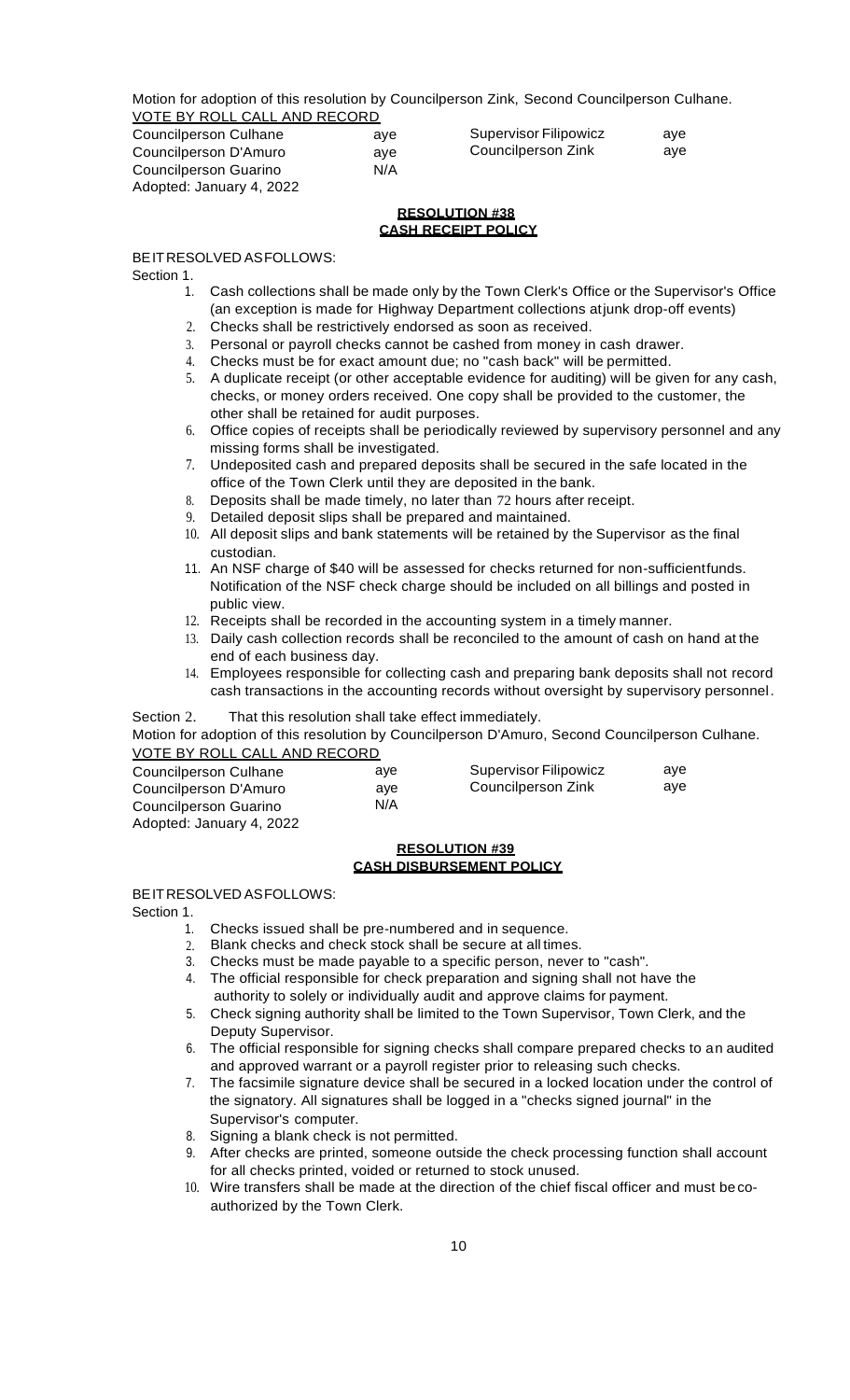11. Supervisory review of all journal entries and financial transactions shall be performed periodically.

Section 2. That this resolution shall take effect immediately.

Motion for adoption of this resolution by Councilperson Culhane, Second Councilperson D'Amuro.

| VOTE BY ROLL CALL AND RECORD |     |                       |     |
|------------------------------|-----|-----------------------|-----|
| Councilperson Culhane        | ave | Supervisor Filipowicz | ave |
| Councilperson D'Amuro        | ave | Councilperson Zink    | ave |
| Councilperson Guarino        | N/A |                       |     |
| Adopted: January 4, 2022     |     |                       |     |

## **RESOLUTION #40 CLAIMS PROCESSING POLICY**

# BE IT RESOLVED AS FOLLOWS:

Section 1.

- 1. Procurement policy adopted at this meeting or subsequently modified by the Town Board.
- 2. Prior to authorizing a major purchase and periodically for routine purchases, the availability of budget appropriations shall be verified.
- 3. All vouchers shall include specific details about the items or services to be purchased including quantity, costs, model numbers (if available), terms of sale, and approvals to purchase.
- 4. All vouchers shall be sequentially numbered.
- 5. Access to the module for creating new vendors shall be segregated from employees who authorize or approve claims for payment.
- 6. When goods or services are delivered, receiving or packaging slips shall be verified against the quantity, type and condition of the goods received.
- 7. The responsibility for the receipt and verification of items ordered shall be segregated from the employee who requested or authorized the purchase.
- 8. Each department that ordered goods or services shall assemble a voucher package containing: the receiving slip, the original invoice and the signed approval of the department head stating that the goods or services were received and they are a true and just charge. All voucher packages shall be forwarded to the Supervisor's Office.
- 9. Checks shall be mailed directly to the vendor and not returned to the department who made the purchase.
- 10. The criteria for evaluating claims:
	- 1. Is the claim for a valid and legal purpose?
	- 2. Was the purchase authorized and approved?
	- 3. Are there sufficient appropriations to pay the claim?
	- 4. Is the claim mathematically correct?
	- 5. Is the claim sufficiently itemized?
	- 6. Does the claim meet legal and policy requirements in relation to competitive bidding and the Town's procurement policy?
	- 7. Does the attached documentation support the claim?
	- 8. Were the goods or services actually received?
- 11. Claims not requiring audit:
	- 1. Salaries
	- 2. Principal and interest payments on debt
	- 3. Retirement contributions
- 12. Payments allowed in advance of the audit:
	- 1. Utilities (water, sewer, telephone, electric and gas)
		- 2. Postage
	- 3. Freight and Express charges

Section 2. That this resolution shall take effect immediately.

Motion for adoption of this resolution by Councilperson D'Amuro, Second Councilperson Zink. VOTE BY ROLL CALL AND RECORD

| Councilperson Culhane    | ave | <b>Supervisor Filipowicz</b> | ave |
|--------------------------|-----|------------------------------|-----|
| Councilperson D'Amuro    | ave | Councilperson Zink           | ave |
| Councilperson Guarino    | N/A |                              |     |
| Adopted: January 4, 2022 |     |                              |     |

## **RESOLUTION #41 BANK RECONCILIATION POLICY**

BE IT RESOLVED AS FOLLOWS: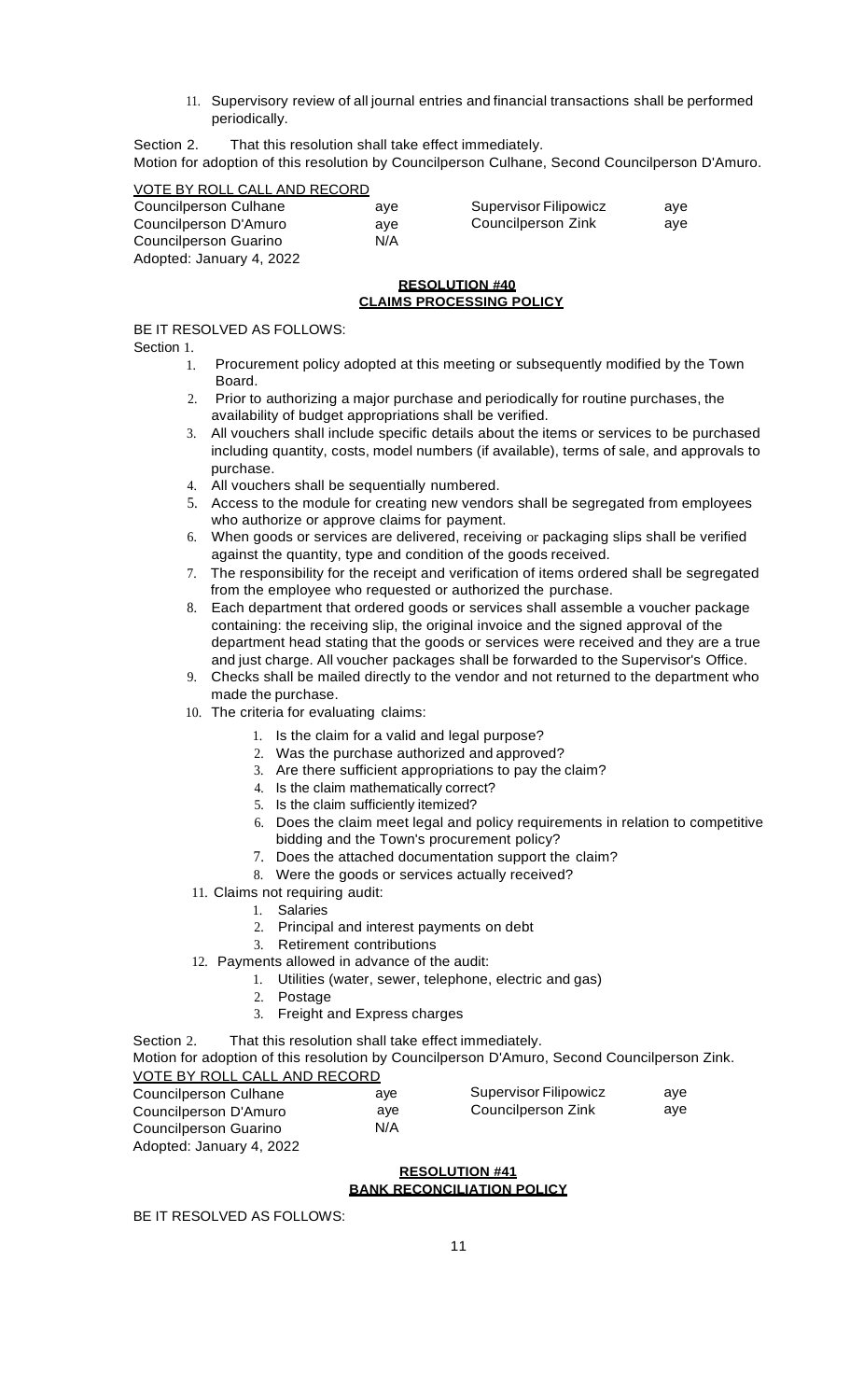Section 1.

- 1. Bank and cash reconciliations shall be performed monthly to compare bank balances to balances in the general ledger cash accounts.
- 2. The records shall be monitored by supervisory personnel.
- 3. The bank statements and cash reconciliations shall be on file in the Supervisor's Office and available for review.

Section 2. That this resolution shall take effect immediately. Motion for adoption of this resolution by Councilperson D'Amuro, Second Councilperson Culhane. VOTE BY ROLL CALL AND RECORD

| <b>Councilperson Culhane</b> | ave |
|------------------------------|-----|
| Councilperson D'Amuro        | ave |
| <b>Councilperson Guarino</b> | N/A |
| Adopted: January 4, 2022     |     |

| <b>Supervisor Filipowicz</b> | aye |
|------------------------------|-----|
| Councilperson Zink           | aye |

## **RESOLUTION #42 PAYROLL POLICY**

BE IT RESOLVED AS FOLLOWS:

Section 1.

- 1. Payrolls shall be certified and approved by the Town Supervisor.
- 2. All salary and hourly wages shall be established and approved by the Town **Board**
- 3. Confidential employee information shall be secured in the Supervisor's Office and access limited to the Supervisor, the Deputy Supervisor and Assistant to the Supervisor.
- 4. All changes in employment status (additions and terminations), salary, and wage rates shall be properly authorized, approved and documented to support employment status changes.
- 5. Prior authorization must be obtained for all non-emergency overtime hours and only granted for specific, verifiable purposes.
- 6. Employees shall submit accurate, signed time cards documenting days and hours worked and leave credits used as detailed in the employee handbook. (Salaried Board members do not submit timecards. Regular exempt salaried employees submit an Exempt Biweekly Absence Report. Timecards must be reviewed and approved by supervisory personnel who have direct contact with the employee.
- 7. A complete payroll shall be submitted timely to the appropriate civil service agency for certification.

Section 2. That this resolution shall take effect immediately.

| Motion for adoption of this resolution by Councilperson Culhane, Second Councilperson D'Amuro. |     |                       |     |
|------------------------------------------------------------------------------------------------|-----|-----------------------|-----|
| Councilperson Culhane                                                                          | ave | Supervisor Filipowicz | ave |
| Councilperson D'Amuro                                                                          | ave | Councilperson Zink    | ave |
| Councilperson Guarino                                                                          | N/A |                       |     |
| Adopted: January 4, 2022                                                                       |     |                       |     |

# **RESOLUTION #43 ADOPTING COMPUTER USAGE POLICY**

BE IT RESOLVED AS FOLLOWS:

Town computers are intended for business use only. Use of the internet for any non-business purpose, including but not limited to, personal communication or solicitation, purchasing personal goods or services, gambling and downloading files for personal use is strictly prohibited.

The Town's policies against sexual and other types of harassment apply fully to internet usage. Violations of those policies are not permitted and may result in disciplinary action, up to and including discharge. Therefore, employees are also prohibited from displaying, transmitting and/or downloading sexually explicit images, messages, ethnic slurs, racial epithets or anything that could be construed as harassment or disparaging to others.

Consistent with applicable federal and state law, the time an employee spends on the internet while on Town property may be tracked through activity logs for business purposes. All abnormal or inappropriate usage will be investigated. For business purposes, management reserves the right to search and/or monitor the Town's internet usage and the files/transmissions of any employee without advance notice and consistent with applicable state and federal laws.

All email passwords must be made available to the Town at all times. Employees shall not use unauthorized codes or passwords to gain access to others' files. Employees should expect that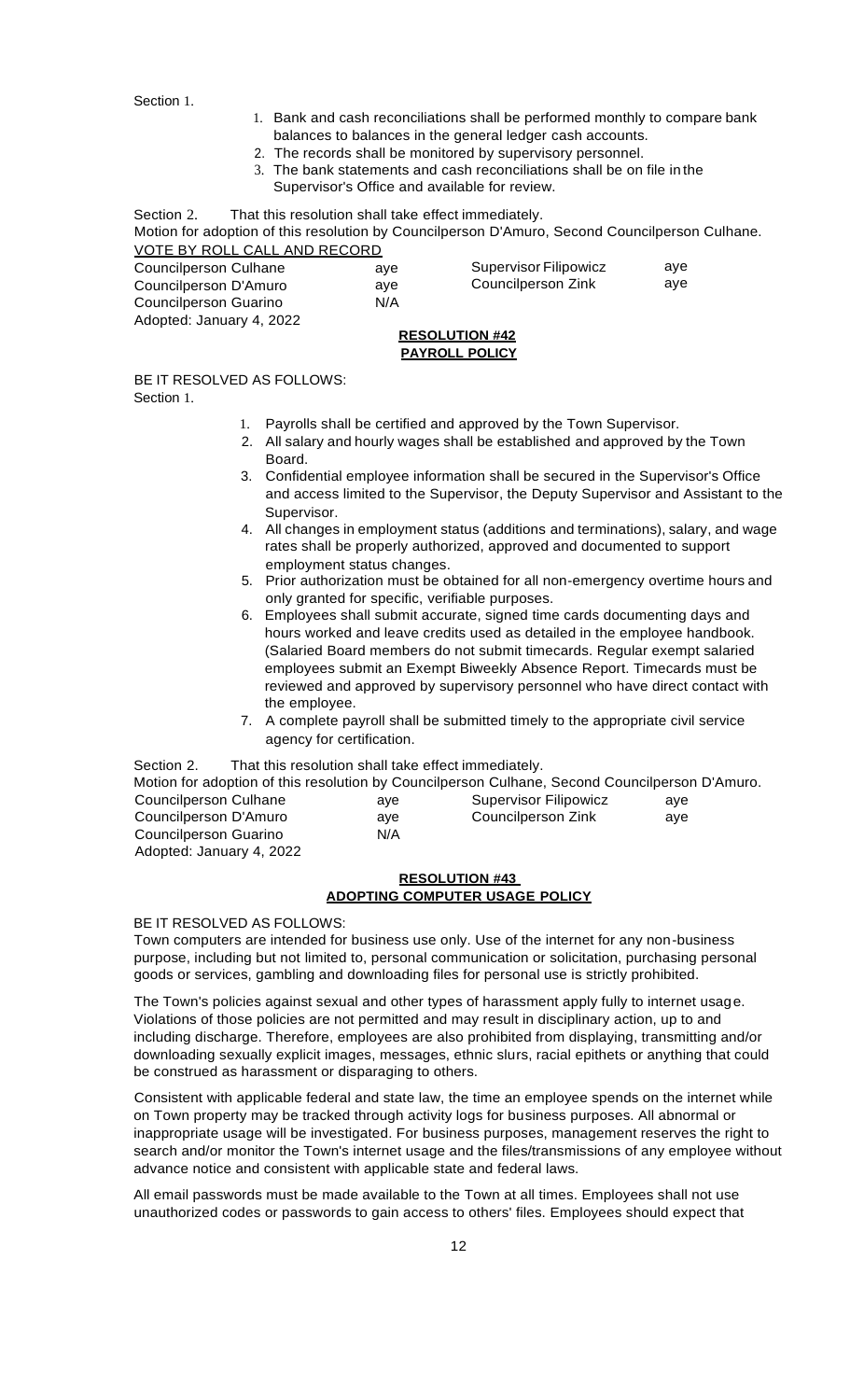communications that they send and receive by the Town's email system will be disclosed to management. Employees should not assume that communications that they send and receive by the Town's email system are private or confidential.

Employees learning of any misuse of the internet shall notify a department head.

Electronic communications include, among other things, messages, images, data or any other information used in email, instant messages, voice mail, fax machines, computers, personal digital assistants (including Blackberry, iPhone or similar devices), text messages, pagers, telephones, cellular and mobile phones including those with cameras, Intranet, Internet, back-up storage, information on a memory or flash key or card, jump or zip drive or any other type of internal or external removable storage drives.

The Town's right to use, access, monitor, record and disclose electronic communications created, sent, received, used, transmitted, or stored without further notice applies equally to employeeprovided systems or equipment used in the workplace, during working time, or to accomplish work tasks.

Violation of any portion of the computer usage policy may result in disciplinary action up to and including discharge.

Section 2. That this resolution shall take effect immediately.

Motion for adoption of this resolution by Councilperson Zink, Second Councilperson D'Amuro. VOTE BY ROLL CALL AND RECORD

| Councilperson Culhane    | ave | Supervisor Filipowicz | ave |
|--------------------------|-----|-----------------------|-----|
| Councilperson D'Amuro    | ave | Councilperson Zink    | ave |
| Councilperson Guarino    | N/A |                       |     |
| Adopted: January 4, 2022 |     |                       |     |

#### **RESOLUTION #44 ADOPTING PROCUREMENT POLICY**

BE IT RESOLVED AS FOLLOWS:

Section 1.

**WHEREAS,** Section 104-b of the General Municipal Law (GML) requires every town to adopt internal policies and procedures governing all procurement of goods and services not subject to the bidding requirements of GML §103 or any other law; and

**WHEREAS,** comments have been solicited from those officers of the town involved with the procurement;

**NOW, THEREFORE, be it RESOLVED:** That the Town of Clarkson does hereby adopt the following procurement policies and procedures:

**Guideline 1.** Every prospective purchase of goods or service shall be evaluated to determine the applicability of GML §103. If the Town Board determines that the procurement falls under the exception to competitive bidding found in GML §103(16) to reduce administrative and product cost and increase efficiencies, the purchase may be authorized by Board Resolution. Every town officer, board, department head or other personnel with the requisite purchasing authority (hereinafter Purchaser) shall estimate the cumulative amount of items of supply or equipment needed in a given fiscal year. That estimate shall include the canvass of other town departments and past history to determine the likely yearly value of the commodity to be acquired. The information gathered and conclusions reached shall be documented and kept with the file or other documentation supporting the purchase activity.

**Guideline 2.** All purchase of a) supplies or equipment, which will exceed \$20,000.00 or b) public works contract over \$35,000.00, shall be formally bid pursuant to GML §103.

**Guideline 3.** All estimated purchases of:

- 1. Less than \$20,000.00 but greater than \$8,000.00 require a written request for a proposal (RFP) and written quotes from 3 vendors. In addition to written documents, faxes and electronic transmissions are acceptable means of providing written quotes. Purchase to be approved by the Town Board except where purchases have been previously approved as part of thebudget.
- 2. Less than \$8,000.00 but greater than \$3,000.00 requires a written request for goods and quotes from 3 vendors.
- 3. Less than \$3,000.00 are left to the discretion of the purchaser. All estimated public works contracts of:
- 4. Less than \$35,000.00 but greater than \$10,000.00 require a written RFP and fax/ proposals from 3 contractors. To be approved by Town Board except when items have been previously approved as part of the budget.
- 5. Less than \$10,000.00 but greater than \$3,000.00 require a written request for goods and quotes from 3 vendors.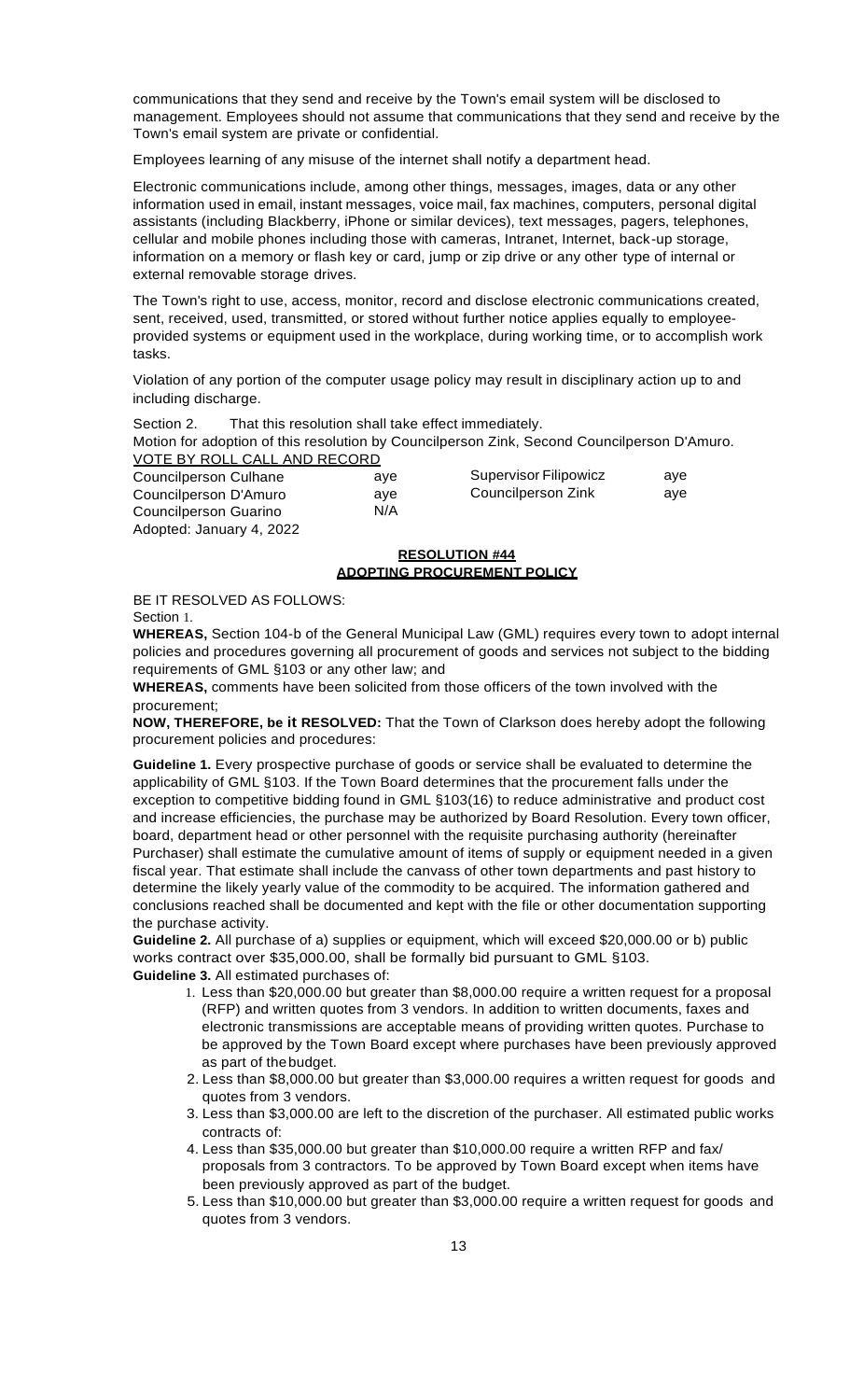6. • Less than \$3,000.00 are left to the discretion of the purchaser.

Any written RFP shall describe the desired goods, quantity and the particulars of delivery. The Purchaser shall compile a list of all vendors from whom written/fax/oral quotes have been requested and the written/fax/oral quotes offered. All information gathered in complying with the procedures of this Guideline shall be preserved and filed with the documentation supporting the subsequent purchase or public works contract.

**Guideline 4.** In determining whether a purchase is an expenditure within the discretionary threshold amounts established by any of the guidelines contained in this Policy, the Purchaser shall consider the reasonably expected aggregate amount of all purchases of the same commodities, services or technology to be made within the twelve-month period commencing on the date of purchase. Purchases of commodities, services or technology shall not be artificially divided for the purpose of satisfying the discretionary buying thresholds established by the guidelines contained in this policy. A change to or a renewal of a discretionary purchase shall not be permitted if the change or renewal would bring the reasonably expected aggregate amount of all purchases of the same commodities, services or technology from the same provider within the twelve-month period commencing on the date of the first purchase to an amount greater than the discretionary buying threshold amount. **Guideline 5.** The lowest responsible proposal or quote shall be awarded the purchase or public works contract unless the Purchaser prepares a written justification providing reasons why it is in the best interest of the town and its taxpayers to make an award to other than the low bidder. If a bidder is not deemed responsible, facts supporting that judgment shall also be documented and filed with the record supporting the procurement.

**Guideline 6.** A good faith effort shall be made to obtain the required number of proposals or quotes. If the Purchaser is unable to obtain the required number of proposals or quotes, the Purchaser shall document the attempt made at obtaining the proposals. In no event shall the inability to obtain the proposals or quotes be a bar to procurement.

**Guideline 7.** Except when directed by the Town Board, no solicitation of written proposals or quotations shall be required under the following circumstances:

- 1. Acquisition of professional services;
- 2. Emergencies;
- 3. Sole source situations;
- 4. Goods purchased under a NYS Office of General Services (OGS) group contract authorized by §104 of the General Municipal Law. These are commonly called "State Bid Contracts".
- 5. Goods purchased from agencies for the blind or severely handicapped;
- 6. Goods purchased from correctional facilities;
- 7. Goods purchased from another governmental agency;
- 8. Goods purchased at auction;
- 9. Goods purchased for less than \$3,000.00;
- 10. Public works contracts for less than \$3,000.00.

**Guideline 8.** The Town Board recognizes that the use of a line of credit (sometimes referred to as a store account) is necessary for the purchase of goods from vendors with whom the Town of Clarkson does business. A list of the approved accounts and the person(s) authorized to use such accounts is attached hereto as Exhibit A. These expenditures will be charged to the appropriate budget codes and original receipts will be forwarded to the Supervisor's Office for all charges. Failure to submit original receipt for charges may result in the officer/employee being personally liable for the undocumented charges. All other procurement policy guidelines will be followed in the use of these accounts.

**Guideline 9.** The Town Board recognizes that the use of a credit card is necessary for the purchase of goods from vendors with whom the Town of Clarkson does not have accounts, or for C.O.D. items. A list of the approved credit cards and the person(s) authorized to use such cards is attached hereto as Exhibit B. These expenditures will be charged to the appropriate budget codes and original receipts will be forwarded to the Supervisor's Office for all charges. Failure to submit original receipt for charges may result in the officer/employee being personally liable for the undocumented charges. Credit card usage for travel is limited to hotel, transportation and meals. Regardless of the method of payment, original receipts for all actual and necessary expenses must be provided, in addition to a certification of attendance and/or completion if travel is for a conference. The maximum amount to be charged for travel expenses is \$1,000.00 per trip. Prior to using a credit card for Internet purchases, the purchaser must first verify that the information is being submitted to a secure website.

All other procurement policy guidelines will be followed in the use of the credit cards and line of credit accounts.

**Guideline 10.** Under certain circumstances, the Town may be due a refund for an item returned or payment for an item of tangible personal property sold by the Town. Such payments may only be made by check payable to the Town of Clarkson. Cash is not an acceptable way of collecting these funds. If someone insists on cash, the cash payment shall be made to the Town Clerk at the Town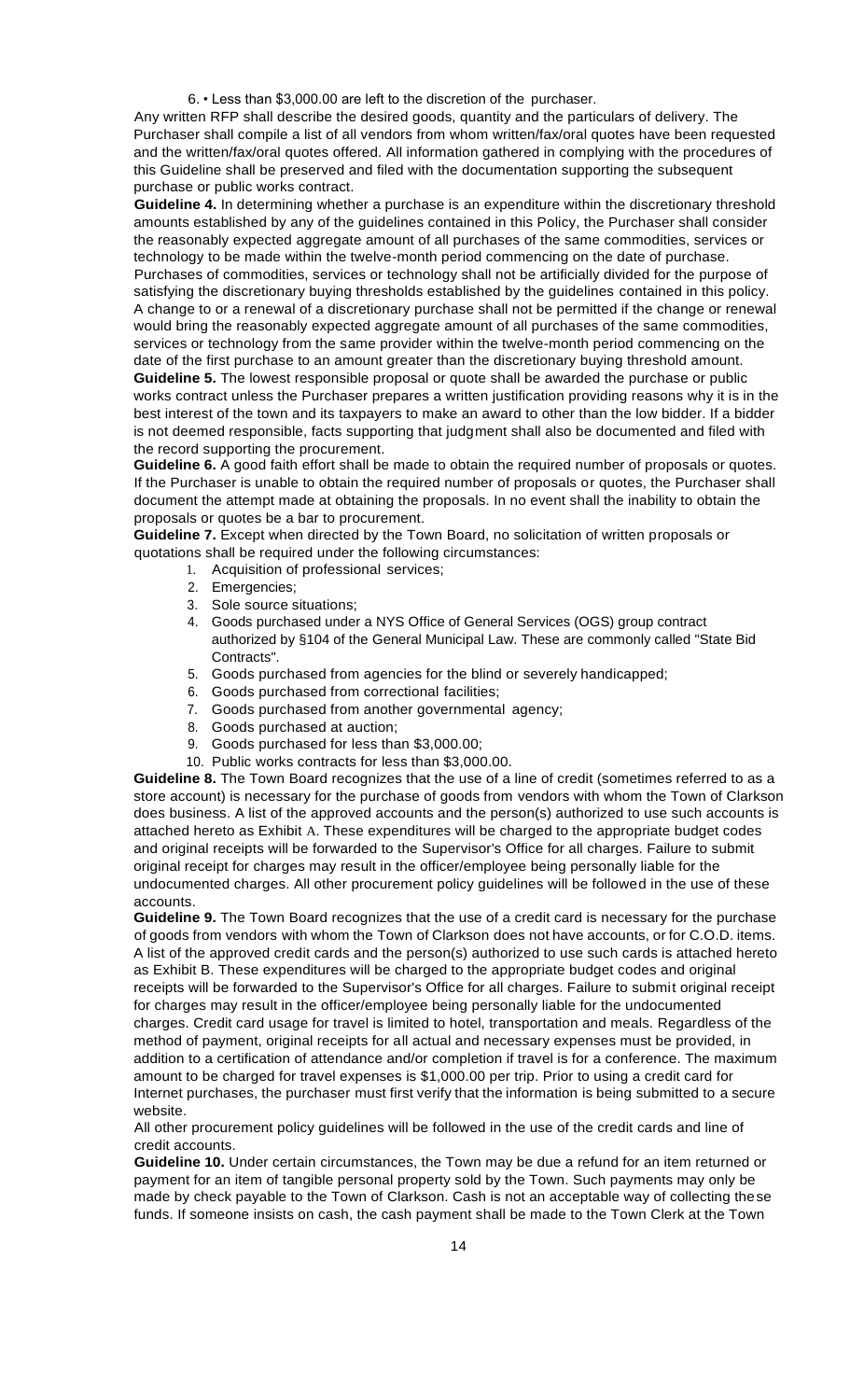Hall and the Town Clerk shall issue a receipt for the same.

**Guideline 11.** The Town Board of the Town of Clarkson shall establish by resolution at its

Organizational Meeting those employees who are responsible for making purchases and authorized to approve vouchers for payment. This will be in accordance with GML § 104-b(2)(f).

**Guideline 12.** Professional services such as attorney, accountant and engineer shall be reviewed on a regular basis by the Town Board to ensure the fees charged are reasonable and competitive for the area. In making comparisons, consideration will be given not only to the pricing, but the skill and

experience of the professionals. To ensure fair comparison, the payment (or non-payment) of benefits such as social security, retirement and health insurance shall also be considered.

**Guideline 13.** This policy shall be reviewed annually by the Town Board at its organizational meeting or as soon thereafter, as is reasonably practicable.

#### **SCHEDULE A**

## **LINE OF CREDIT/STORE ACCOUNTS**

**Highway Department**

Tractor Supply Company

Home Depot

Lowes

Runnings

**Town Hall**

Walmart

Lowes

**Town Court**

None

**SCHEDULE B**

**CREDIT CARDS**

**Card:** Five Star-Visa

**Authorized to be issued in the name of the persons who hold the following offices:**

aye aye N/A

- Town Supervisor Christa Filipowicz
- Town Clerk Susan Henshaw
- Superintendent of Highways Robert M.Viscardi

Section 2. That this resolution shall take effect immediately.

Motion for adoption of this resolution by Councilperson D'Amuro, Second Councilperson Zink.

VOTE BY ROLL CALL AND RECORD

Councilperson Culhane Councilperson D'Amuro Councilperson Guarino Adopted: January 4, 2022 Supervisor Filipowicz Councilperson Zink aye aye

## **RESOLUTION #45 CLOTHING ALLOWANCE POLICY**

BEITRESOLVED ASFOLLOWS:

Section 1. Highway Department employees shall receive a purchase reimbursement of up to \$375 per employee for clothing and steel-toe shoes for the FY 2022. Employee must provide a detailed receipt.

Section 2. That this resolution shall take effect immediately.

Motion for adoption of this resolution by Councilperson Culhane, SecondCouncilperson D'Amuro. VOTE BY ROLL CALL AND RECORD

| Councilperson Culhane    | ave | Supervisor Filipowicz | ave |
|--------------------------|-----|-----------------------|-----|
| Councilperson D'Amuro    | ave | Councilperson Zink    | ave |
| Councilperson Guarino    | N/A |                       |     |
| Adopted: January 4, 2022 |     |                       |     |

#### **RESOLUTION #46 CELL PHONE USAGEPOLICY**

BEITRESOLVED ASFOLLOWS:

Section 1. Employees with town-provided cell phones are personally responsible for any charges incurred in excess of the current cell phone plan allowance. Highway employees will receive a \$60 cell phone stipend (Foreman \$480) annually to be paid in January from a signed voucher by the employee.

Section 2. That this resolution shall take effect immediately. Motion for adoption of this resolution by Councilperson D'Amuro, Second, Councilperson Zink.

VOTE BY ROLL CALL AND RECORD

Councilperson Culhane aye Supervisor Filipowicz aye

15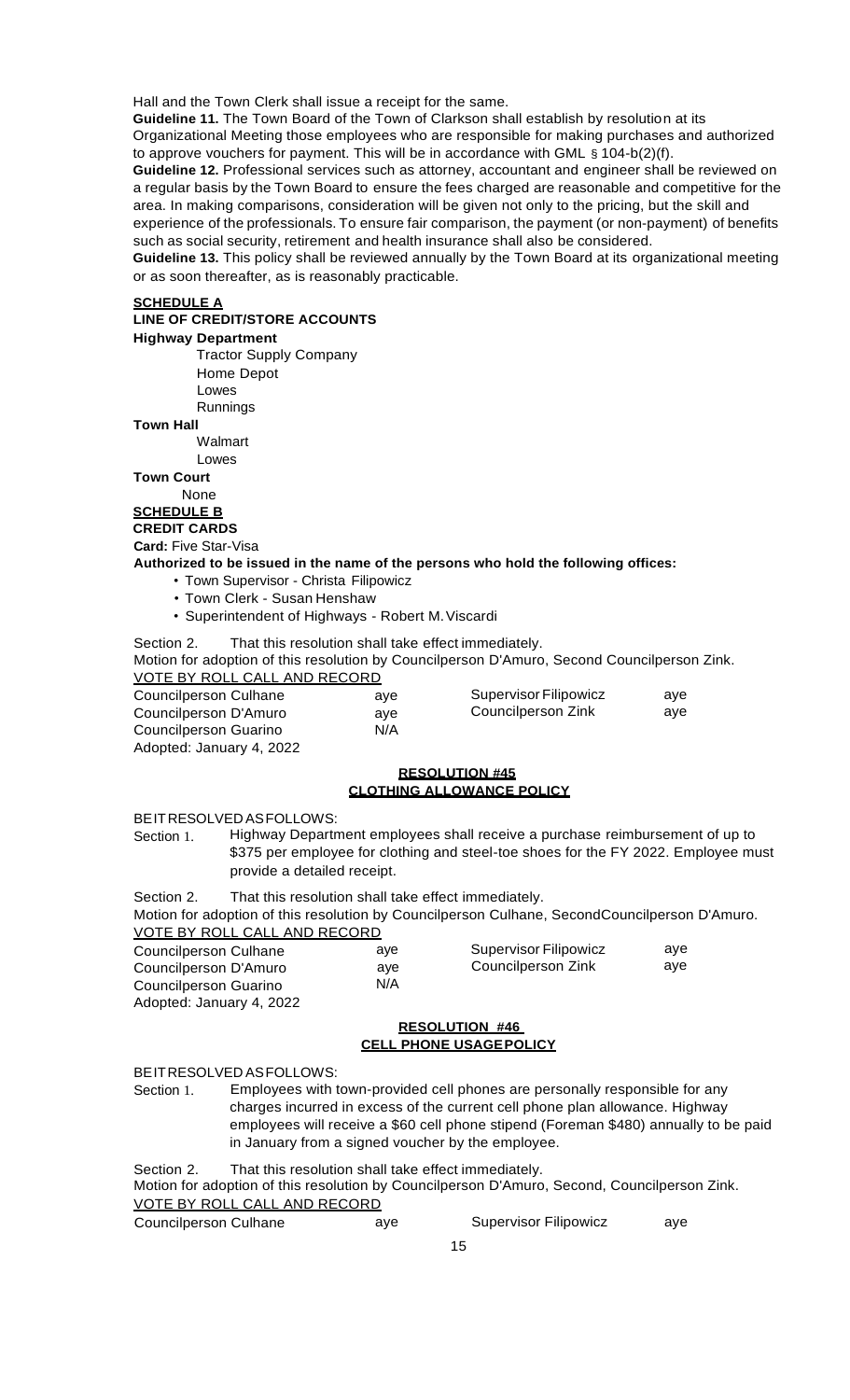Councilperson Zink aye

## **RESOLUTION #47 INVESTMENT POLICY**

#### I. SCOPE

This investment policy applies to all moneys and other financial resources available for deposit and investment by the Town of Clarkson on its own behalf or on behalf of any other entity or individual.

#### II. OBJECTIVES

The primary objectives of the local government's investment activities are, in priority order:

- To conform with all applicable federal, State and other legal requirements (legality)
- To adequately safeguard principal (safety)
- To provide sufficient liquidity to meet all operating requirements (liquidity)

aye N/A

• To obtain a reasonable rate of return (yield).

## 111. DELEGATION OF AUTHORITY

The governing board's responsibility for administration of the investment program is delegated to the Town Supervisor who shall establish written procedures for the operation of the investment program consistent with these investment policies. Such procedures shall include internal controls to provide a satisfactory level of accountability based upon records incorporating the description and amounts of investments, the fund(s) for which they are held, the place(s) where kept, and other relevant information, including dates of sale or other dispositions and amounts realized.

In addition, the internal control procedures shall describe the responsibilities and levels of authority for key individuals involved in the investment program.

## IV. PRUDENCE

All participants in the investment process shall seek to act responsibly as custodians of the public trust and shall avoid any transaction that might impair public confidence in the Town of Clarkson to govern effectively.

Investments shall be made with prudence, diligence, skill, judgment, and care, under circumstances then prevailing, which knowledgeable and prudent persons acting in like capacity would use, not for speculation, but for investment, considering the safety of the principal as well as the probable income to be derived. All participants involved in the investment process shall refrain from personal business activity that could conflict with proper execution of the investment program, or which could impair their ability to make impartial investment decisions.

## V. DIVERSIFICATION

It is the policy of the Town of Clarkson to diversify its deposits and investments. The governing board shall evaluate at least annually.

## VI. INTERNAL CONTROLS

It is the policy of the Town of Clarkson for all moneys collected by any officer or employee of the government to transfer those funds to the Town Supervisor (chief fiscal officer) within 30 days of deposit, or within the time period specified inlaw, whichever is shorter.

The Town Supervisor is responsible for establishing and maintaining internal control procedures to provide reasonable, but not absolute, assurance that deposits and investments are safeguarded against loss from unauthorized use or disposition, that transactions are executed in accordance with management's authorization, properly recorded, and managed in compliance with applicable laws and regulations.

## VII. DESIGNATION OF DEPOSITARIES

The banks and trust companies that are authorized for the deposit of moneys, and the maximum amount which may be kept on deposit at any time, are:

| <b>Depositary Name</b> | <b>Maximum Amount</b> | <b>Officer</b>     |
|------------------------|-----------------------|--------------------|
| JP Morgan Chase        | \$2,000,000           | Christa Filipowicz |
| Key Bank               | \$2,000,000           | Christa Filipowicz |
| <b>Citizens Bank</b>   | \$2,000,000           | Christa Filipowicz |
| <b>Five Star Bank</b>  | \$3,500,000           | Christa Filipowicz |

VIII. SECURING DEPOSITS AND INVESTMENTS

All deposits and investments at a bank or trust company, including all demand deposits, certificates of deposit and special time deposits (hereinafter, collectively, "deposits") made by officers of *Town of Clarkson* that are in excess of the amount insured under the provisions of the Federal Deposit Insurance Act shall be secured by: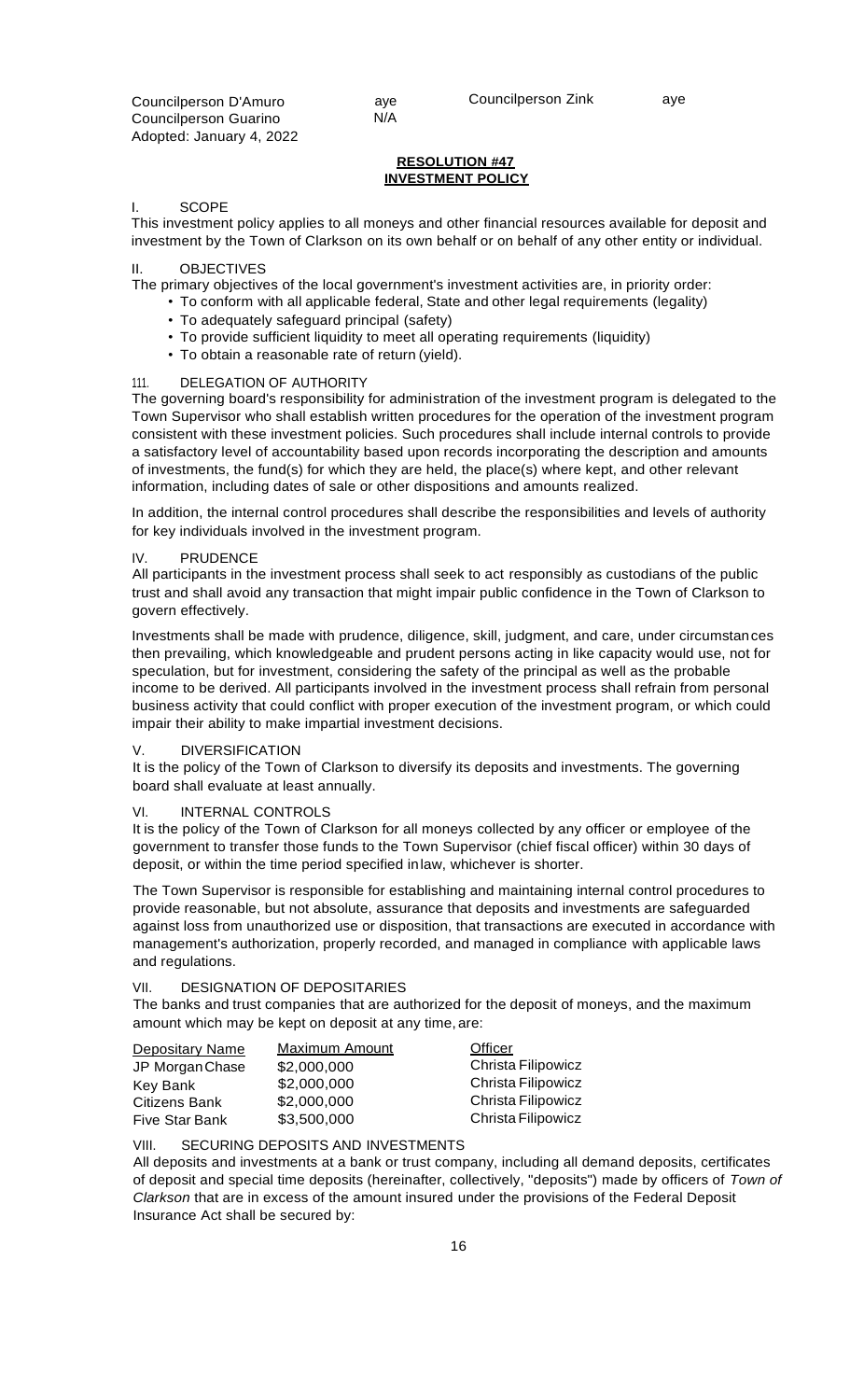A pledge of "eligible securities" with an aggregate "market value" (as provided by the GML Section 10) that is at least equal to the aggregate amount of deposits by the officers. See Schedule A of this policy for a listing of "eligible securities."

## IX. COLLATERALIZATION AND SAFEKEEPING

Eligible securities used for collateralizing deposits made by officers of Town of Clarkson shall be held by (the depositary or a third party) bank or trust company subject to security and custodial agreements.

The security agreement shall provide that eligible securities are being pledged to secure such deposits together with agreed-upon interest, if any, and any costs or expenses arising out of the collection of such deposits upon a default.

It shall also provide the conditions under which the securities (or pro rata portion of a pool of eligible securities) may be sold, presented for payment, substituted or released and the events which will enable the local government to exercise its rights against the pledged securities.

In the event that the pledged securities are not registered or inscribed in the name of the Town of Clarkson, such securities shall be delivered in a form suitable for transfer or with an assignment in blank to the Town of Clarkson or the custodial bank or trust company. Whenever eligible securities delivered to the custodial bank or trust company are transferred by entries on the books of a federal reserve bank or other book-entry system operated by a federally regulated entity without physical delivery of the evidence of the obligations, then the records of the custodial bank or trust company shall be required to show, at all times, the interest of the government in the securities (or the pro rata portion of a pool of eligible securities) as set forth in the security agreement.

The custodial agreement shall provide that pledged securities will be held by the bank or trust company as agent of, and custodian for, the Town of Clarkson will be kept separate and apart from the general assets of the custodial bank or trust company and will not be commingled with or become

part of the backing of any other deposit or other bank liability.

The agreement shall also describe how the custodian shall confirm the receipt, substitution, or release of the collateral and it shall provide for the frequency of revaluation of collateral by the custodial bank or trust company and for the substitution of collateral when a change in the rating of a security causes ineligibility. The security and custodial agreements shall also include all other provisions necessary to provide the Town of Clarkson with a perfected security interest in the eligible securities and to otherwise secure the local government's interest in the collateral, and may contain other provisions that the governing board deems necessary.

## X. PERMITTED INVESTMENTS

As provided by General Municipal Law Section 11, the Clarkson Town Board authorizes the Town Supervisor to invest moneys not required for immediate expenditure for terms not to exceed its projected cash flow needs in the following types ofinvestments:

- Special time deposit accounts in, or certificates of deposit issued by, a bank or trust company located and authorized to do business in the State of New York.
- Obligations of the United States of America.
- Obligations guaranteed by agencies of the United States of America, where the payment of principal and interest are guaranteed by the United States of America.
- Obligations of the State of New York.
- With the approval of the State Comptroller, obligations issued pursuant to Local Finance Law Section 24.00 or 25.00 (i.e., Tax Anticipation Notes and Revenue Anticipation Notes) by any municipality, school district or district corporation in the State of New York other than the (unit of government).
- Obligations of the (unit of government,), but only with moneys in a reserve fund established pursuant to General Municipal Law Section 6-c, 6-d, 6-e, 6-f, 6-g, 6-h, 6-j, 6-k, 6-1, 6-m, or 6-n.

All investment obligations shall be payable or redeemable at the option of the (unit of government) within such times as the proceeds will be needed to meet expenditures for purposes for which the moneys were provided and, in the case of obligations purchased with the proceeds of bonds or notes, shall be payable or redeemable in any event at the option of the (unit of government) within two years of the date of purchase. Time deposit accounts and certificates of deposit shall be payable within such times as the proceeds will be needed to meet expenditures for which the moneys were obtained, and shall be secured as provided in Sections VIII and IX herein.

Except as may otherwise be provided in a contract with bondholders or noteholders, any moneys of the (unit of government) authorized to be invested may be commingled for investment purposes,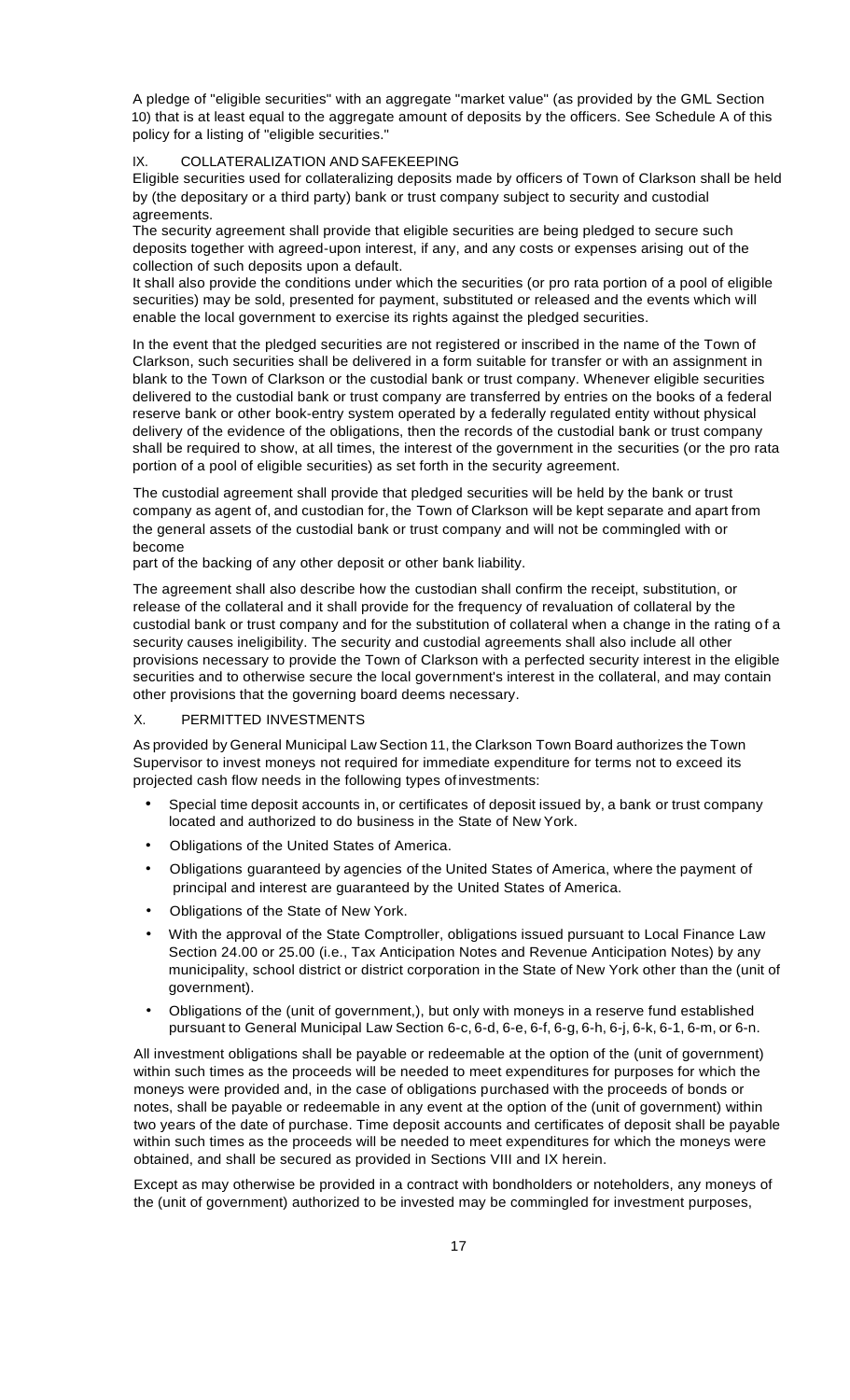provided that any investment of commingled moneys shall be payable or redeemable at the option of the (unit of government) within such time as the proceeds shall be needed to meet expenditures for which such moneys were obtained, or as otherwise specifically provided in General Municipal Law Section 11. The separate identity of the sources of these funds shall be maintained at all times and income received shall be credited on a pro rata basis to the fund or account from which the moneys were invested.

Any obligation that provides for the adjustment of its interest rate on set dates is deemed to be payable or redeemable on the date on which the principal amount can be recovered through demand by the holder.

#### XI. AUTHORIZED FINANCIAL INSTITUTIONS AND DEALERS

All financial institutions and dealers with which the Town of Clarkson transacts business shall be creditworthy, and have an appropriate level of experience, capitalization, size, and other factors that make the financial institution or the dealer capable and qualified to transact business with the Town of Clarkson. The Town Supervisor shall evaluate the financial position and maintain a listing of proposed depositaries, trading partners, and custodians. Recent Reports of Condition and Income (call reports) shall be obtained for proposed banks, and security dealers that are not affiliated with a bank shall be required to be classified as reporting dealers affiliated with the New York Federal Reserve Bank, as primary dealers.

The Town of Clarkson shall maintain a list of financial institutions and dealers approved for investment purposes, and establish appropriate limits to the amounts of investments that can be made with each financial institution or dealer.

#### XII. PURCHASE OF INVESTMENTS

The Town Supervisor is authorized to contract for the purchase of investments:

- 1. Directly, from an authorized trading partner
- 2. By participation in a cooperative investment agreement with other authorized municipal corporations pursuant to Article 5-G of the General Municipal Law and in accordance with
	- Article 3-A of the General Municipal Law.

All purchased obligations, unless registered or inscribed in the name of the local government, shall be purchased through, delivered to and held in the custody of a bank or trust company. Such obligations shall be purchased, sold, or presented for redemption or payment by such bank or trust company only in accordance with prior written authorization from the officer authorized to make the investment. All such transactions shall be confirmed in writing to the Town of Clarkson by the bank or trust company.

Any obligation held in the custody of a bank or trust company shall be held pursuant to a written custodial agreement as described in General Municipal Law Section 10(3)(a). The agreement shall provide that securities held by the bank or trust company, as agent of, and custodian for, the Town of Clarkson will be kept separate and apart from the general assets of the custodial bank or trust company and will not be commingled with or become part of the backing of any other deposit or other bank liability. The agreement shall also describe how the custodian shall confirm the receipt and release of the securities. Such agreement shall include all provisions necessary to secure the local government's perfected interest in the securities, and the agreement may also contain other provisions that the governing board deems necessary.

The security and custodial agreements shall also include all other provisions necessary to provide the Town of Clarkson with a perfected interest in the securities.

The Town Supervisor can direct the bank or trust company to register and hold the evidences of investments in the name of its nominee, or may deposit or authorize the bank or trust company to deposit, or arrange for their deposit with a federal reserve bank or other book-entry transfer system operated by a federally regulated entity.

The records of the bank or trust company shall show, at all times, the ownership of such evidences of investments, and they shall be, when held in the possession of the bank or trust company, at all times, kept separate from the assets of the bank or trust company. All evidences of investments delivered to a bank or trust company shall be held by the bank or trust company pursuant to a written custodial agreement as set forth in General Municipal Law Section 10(3)(a), and as described earlier in this section. When any such evidences of investments are so registered in the name of a nominee, the bank or trust company shall be absolutely liable for any loss occasioned by the acts of such nominee with respect to such evidences of investments.

#### XIII. COURIER SERVICE

The Town Supervisor may, subject to the approval of the governing board by resolution, enter into a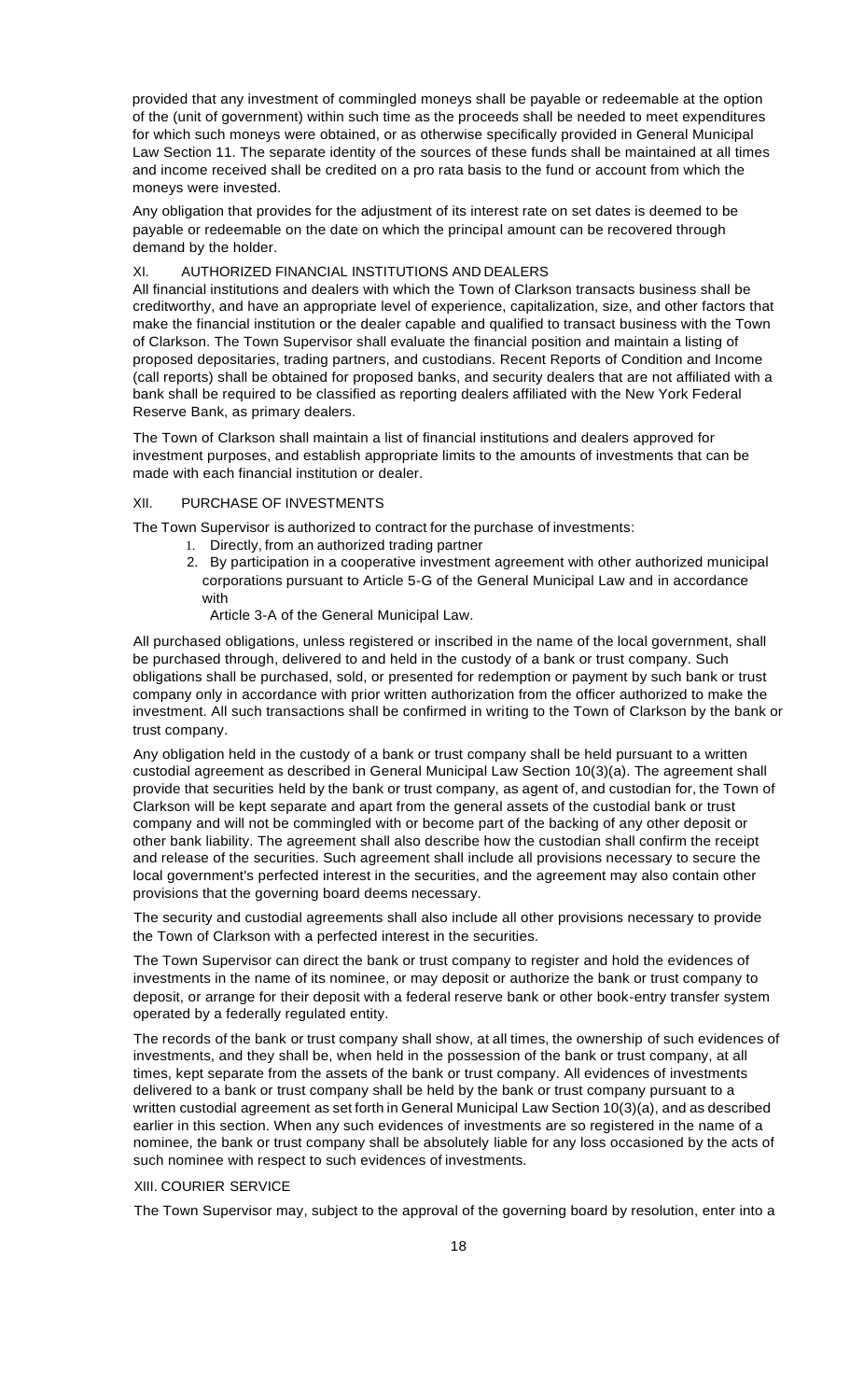contract with a courier service for the purpose of causing the deposit of public funds with a bank or trust company. The courier service shall be required to obtain a surety bond for the full amount entrusted to the courier, payable to the Town of Clarkson and executed by an insurance company authorized to do business in the State of New York, with a claims-paying ability that is rated in the highest rating category by at least two nationally recognized statistical rating organizations, to insure against any loss of public deposits entrusted to the courier service for deposit or failure to deposit the full amount entrusted to the courier service.

The Town of Clarkson may agree with the depositary bank or trust company that the bank or trust company will reimburse all or part of, but not more than, the actual cost incurred by the (unit of government) in transporting items for deposit through a courier service.

Any such reimbursement agreement shall apply only to a specified deposit transaction, and may be subject to such terms, conditions and limitations as the bank or trust company deems necessary to ensure sound banking practices, including, but not limited to, any terms, conditions or limitations that may be required by the banking department or other federal or State authority.

#### XIV. ANNUAL REVIEW AND AMENDMENTS

The Town of Clarkson shall review this investment policy annually, and it shall have the power to amend this policy at any time.

#### XV. DEFINITIONS

The terms "public funds," "public deposits," "bank," "trust company," "eligible securities," "eligible surety bond," and "eligible letter of credit" shall have the same meanings as set forth in General Municipal Law Section 10.

#### **Appendix** C-Repurchase Agreements

Repurchase Agreements (REPOs) are complex transactions that can expose the investing local government to serious risks. Investing officers must have the resources to negotiate these complex agreements with trading partners and custodial banks or trust companies, and to monitor the investment daily. If a local government has a relatively small portfolio or limited staff resources, use of REPOs may not be appropriate. Investing officers should make sure that the legal counsel for the local government reviews all REPO documents.

Among other things, a REPO should comply with the following:

- Trading partners should be limited to creditworthy banks or trust companies located and authorized to do business in New York State or to registered primary dealers.
- Unless the obligations that are purchased pursuant to the REPO are registered or inscribed in the name of the local government, obligations must be purchased through, delivered to and held in the custody of a bank or trust company located and authorized to do business in New York State (the custodial bank or trust company should not be the seller of the obligations that are the subject of the REPO).
- The local government must enter into a master REPO, outlining basic responsibilities and liabilities of the buyer and seller, and a written agreement with the custodial bank or trust company, outlining the basic responsibilities and liabilities of the buyer, seller, and custodian.
- The custodial agreement should provide that the custodian takes possession and maintains custody of the obligations exclusively for the local government, that the obligations are free of any claims against the trading partner, and that any claims by the custodian are subordinate to the local government's claims or rights to those obligations.
- The obligations must be credited to the local government on the records of the custodial bank or trust company, and the transaction must be confirmed in writing to the local government by the custodial bank or trust company.
- The obligations purchased by the local government may only be sold or presented for redemption or payment by the local government's custodian upon written instructions of the investing officer of the local government.
- The local government must obtain a perfected security interest in the obligation.
- Agreements should be for short periods of time (no more than30 days).
- The local government should determine whether to include margin requirements.

No substitution of obligations is permitted.

Payment for the purchased obligations should not be made by the custodial bank or trust company until the obligations are actually received (usually done simultaneously).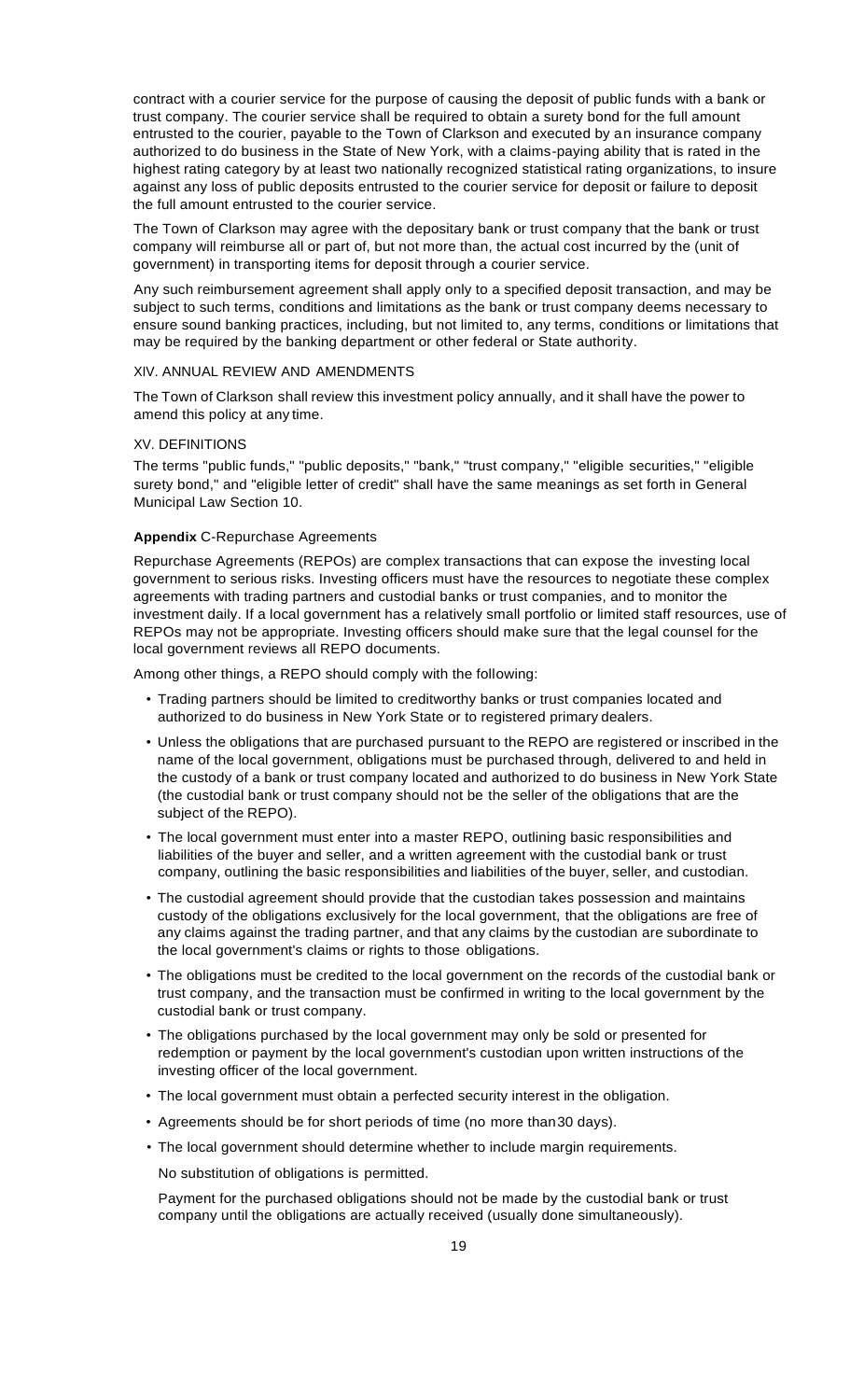Obligations that are purchased pursuant to a REPO are deemed to be payable or redeemable, for purposes of the GML, on the date on which the purchased obligations are scheduled to be repurchased by the seller.

It is the view of the Office of the State Comptroller that leveraging of assets through the use

Of "reverse repurchase agreements" constitutes an unauthorized form of borrowing not permitted by

the Local Finance Law.

Section 2. That this resolution shall take effect immediately. Motion for adoption of this resolution by Councilperson D'Amuro, Second Councilperson Culhane. VOTE BY ROLL CALL AND RECORD Councilperson Culhane Councilperson D'Amuro Councilperson Guarino Adopted: January 4, 2022 ;ise aye N/A Supervisor Filipowicz Councilperson Zink aye aye

# **RESOLUTION #48**

# **AGREEMENT FOR THE EXPENDITURE OF HIGHWAY MONEYS-2022**

*AGREEMENTbetweentheTownHighwaySuperintendentoftheTownofClarkson,MonroeCounty, New York, and the undersigned members of the Town Board.*

*Pursuant to the provisions of Section 284 of the Highway Law, we agree that moneys levied and collected in the Town for the repair and improvement of highways, and received from the State for State Aid for the repair and improvement of highways, shall be expended as follows:*

The dollar amount comprised of General Repairs for maintenance of Streets (DB 5110.400) per the 2022 budget of **\$150,000.00** and NYS Consolidated Local Street & Highway Improvement Program (CHIPS), Extreme Winter Recovery (EWR), and PAVE-NY projected amount from 2020 of **\$46,229.84** totaling **\$196,229.84,** shall be set aside to be expended for primary work and general repairs upon 43 lane miles of town highways, including sluices, culverts, and bridges having a span of less than five feet; and sidewalks or the renewals thereof.

Section 2. That this resolution shall take effect immediately.

Motion for adoption of this resolution by Councilperson Zink, Second Councilperson Culhane. VOTE BY ROLL CALL AND RECORD

| Councilperson Culhane    | ave | <b>Supervisor Filipowicz</b> | ave |
|--------------------------|-----|------------------------------|-----|
| Councilperson D'Amuro    | ave | Councilperson Zink           | ave |
| Councilperson Guarino    | ave |                              |     |
| Adopted: January 4, 2022 |     |                              |     |

#### **RESOLUTION #49 2022 HOLIDAY SCHEDULE**

Section 1. To approve the following 2022 holiday schedule.

| New Year's Day              | January 1 (observed Friday 12/31/21) |
|-----------------------------|--------------------------------------|
| Martin Luther King Jr. Day' | Monday, January 17, 2022             |
| Presidents Day'             | Monday, February 21, 2022            |
| <b>Memorial Day</b>         | Monday, May 30, 2022                 |
| Juneteenth                  | Monday, June 19, 2022                |
| Independence Day            | Monday, July 4, 2022                 |
| Labor Day                   | Monday, September 5, 2022            |
| Columbus Day                | Monday, October 10 2022              |
| Veterans Day                | Friday, November 11, 2022            |
| <b>Thanksgiving Day</b>     | Thursday, November 24, 2022          |
| Day after Thanksgiving      | November 25, 2022                    |
| Christmas                   | Friday, December 23, 2022            |
|                             | Monday, December 26, 2022            |

'Martin Luther King Jr. Day and Presidents Day will be a regular work day for the Highway Department due to snow operations. The Highway Superintendent has designated two "Make Your Own" Holidays for 2022 for the Highway Department.

Section 2. That this resolution shall take effect immediately. Motion for adoption of this resolution by Councilperson Culhane, Second Councilperson Zink. VOTE BY ROLL CALL AND RECORD Councilperson Culhane Councilperson D'Amuro aye Supervisor Filipowicz  $Z$ ink aye aye

| aye | Councilperson Z |
|-----|-----------------|
|     | 20              |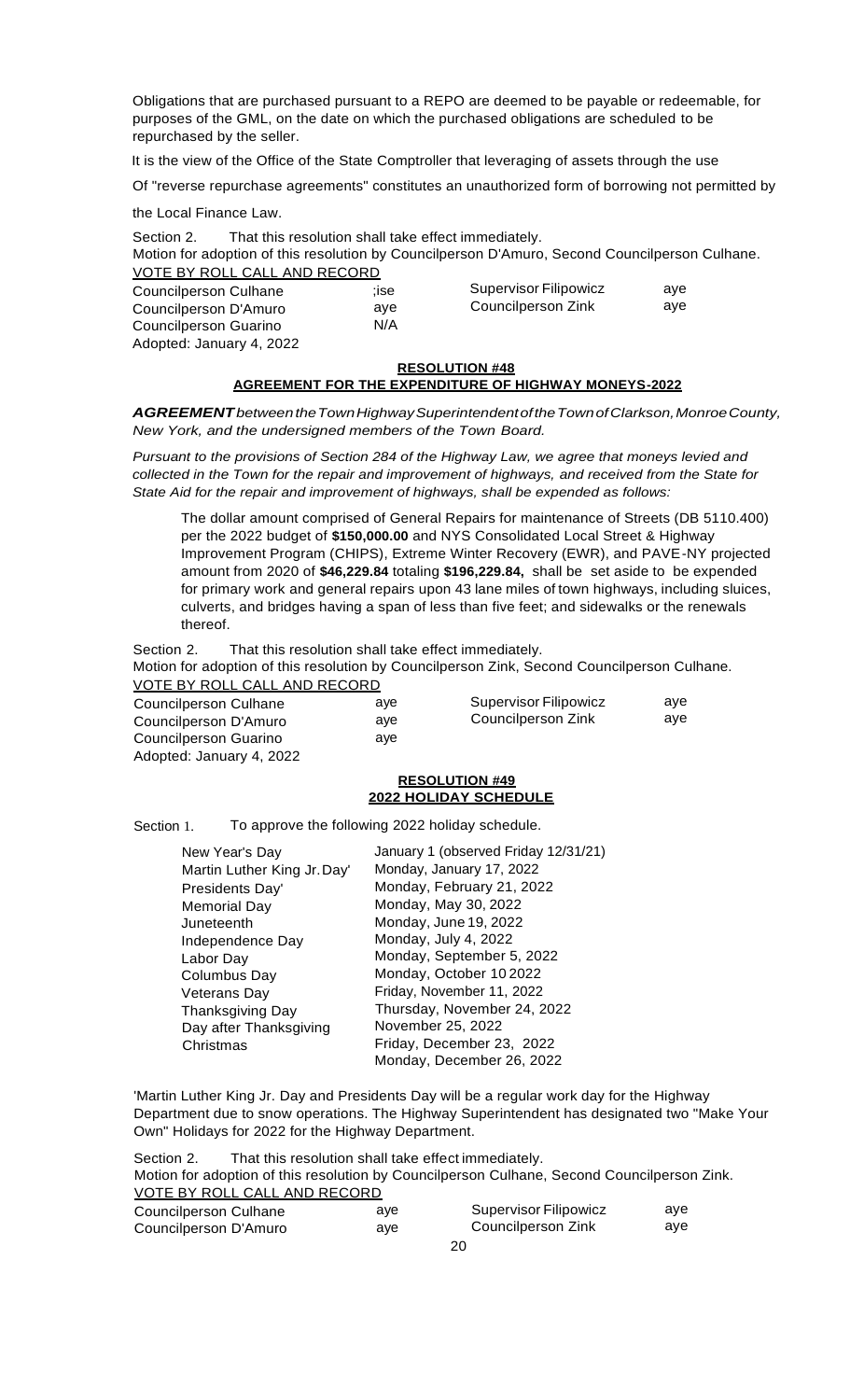#### N/A

ave aye aye

#### **RESOLUTION #SO 2022 WAGE AND SALARY SCHEDULE**

Section 1. To approve the attached wage and salary schedule.

Section 2. That this resolution shall take effect immediately.

Motion for adoption of this resolution by Councilperson Zink, Second Councilperson Culhane.

#### VOTE BY ROLL CALL AND RECORD

Councilperson Culhane Councilperson D'Amuro Councilperson Guarino Adopted: January 4, 2022 Supervisor Filipowicz Councilperson Zink

#### **RESOLUTION #51 MOTION TO ENTER EXECUTIVE SESSION - ATTORNEY**

Motion To enter executive session at 6:15 PM. by Councilperson Culhane, Second Councilperson D'Amuro.

> aye aye N/A

# VOTE BY ROLL CALL AND RECORD

| <b>Councilperson Culhane</b> |
|------------------------------|
| Councilperson D'Amuro        |
| <b>Councilperson Guarino</b> |
| Adopted: January 4, 2022     |

| <b>Supervisor Filipowicz</b> | ave |
|------------------------------|-----|
| Councilperson Zink           | ave |

#### **RESOLUTION #52 MOTION TO RE-ENTER REGULAR MEETING**

Motion To re-enter regular meeting at 6:37PM by Councilperson D'Amuro, Second Councilperson Zink.

## VOTE BY ROLL CALL AND RECORD

| Councilperson Culhane    | ave | <b>Supervisor Filipowicz</b> | ave |
|--------------------------|-----|------------------------------|-----|
| Councilperson D'Amuro    | ave | Councilperson Zink           | ave |
| Councilperson Guarino    | N/A |                              |     |
| Adopted: January 4, 2022 |     |                              |     |

#### **RESOLUTION #52 ADJOURN**

Motion To adjourn the meeting at 6:37PM by Councilperson Culhane, Second Councilperson D'Amuro.

#### VOTE BY ROLL CALL AND RECORD

| Councilperson Culhane    | ave | Supervisor Filipowicz | ave |
|--------------------------|-----|-----------------------|-----|
| Councilperson D'Amuro    | ave | Councilperson Zink    | ave |
| Councilperson Guarino    | N/A |                       |     |
| Adopted: January 4, 2022 |     |                       |     |

Respectfully Submitted,

Christa Filipowicz for Susan Henshaw, Town Clerk

Approved 1-11-2022